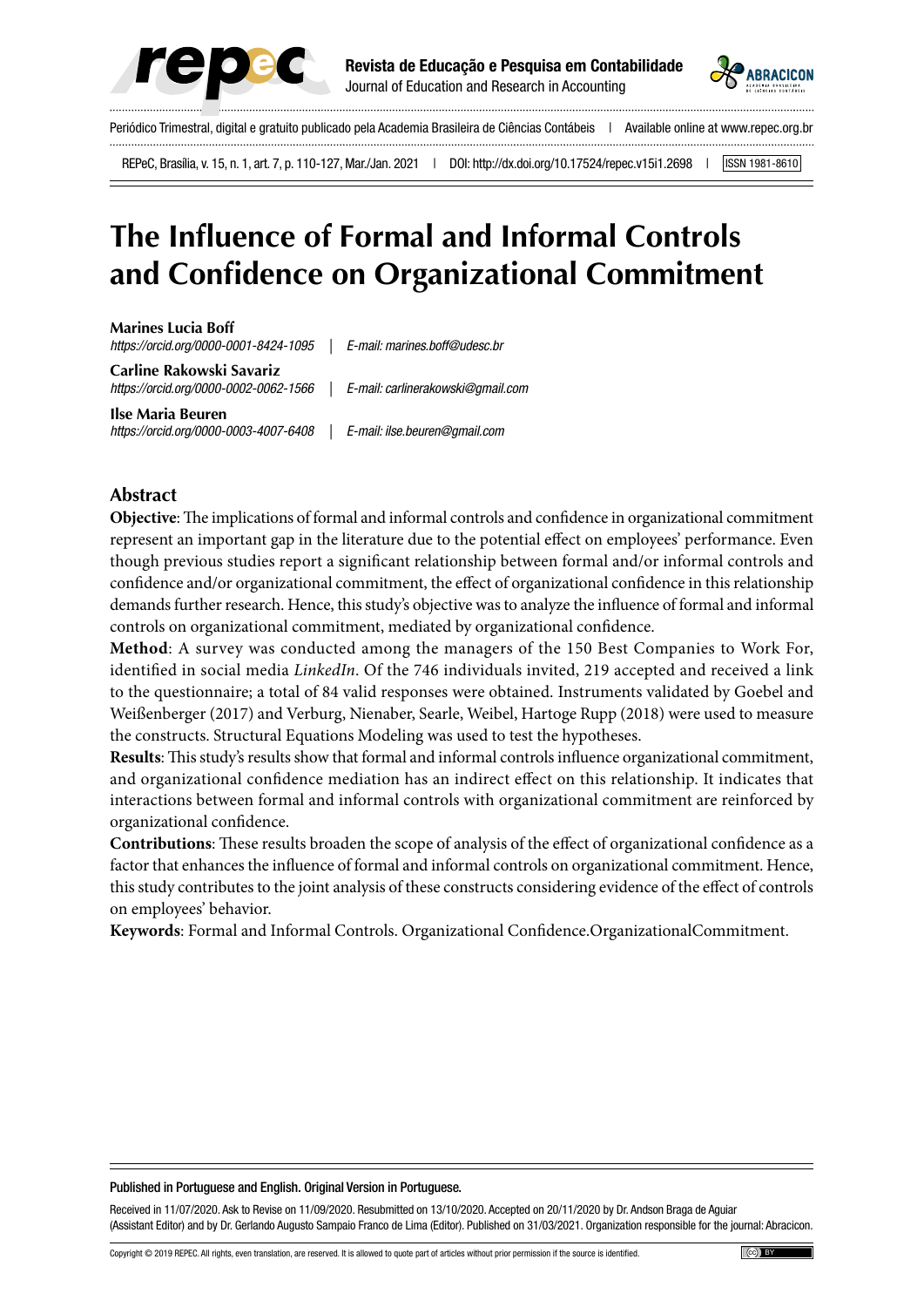

### **1. Introduction**

Storey (1985) stressed that the problem of studies related to Management Control Systems (MCS) is not about improving control, but instead how they serve as control devices. From this perspective, Widener (2019) note that studies addressing MCS investigate its planning characteristics, use, and relationship with employees' behavior. One of the primary purposes of management control in decision-making is to align the individuals' behaviors to the organization's goals (Sprinkle, 2003) using formal and informal controls, which constitute an organization's MCS (Otley, 1980).

One of an organization's essential intangible dimensions is the quality of the coordination and coherence of its members' behavior (Guibert & Dupuy, 1997). Tayler and Bloomfield (2011) argue that despite managers using monitoring mechanisms and incentives to induce a given behavior among employees, formal control mechanisms are restricted due to a lack of data precisely indicating how and when these influence and what the psychological motivations are. Regarding this aspect, Khodyakov (2007) highlights that confidence relationships make people less vulnerable in terms of their coworkers' expected behavior (though not mandatory), acting according to the organizations' best interest.

When analyzing how formal and informal controls are related to the MCS and organizational commitment and how these influence organizational performance, Goebel and Weißenberger (2017) verified that informal control mechanisms strongly contribute to the MCS's greater efficacy and organizational commitment levels, which in turn, lead to superior organizational performance. These results indicate a greater dependency of modern organizations on (personal and cultural) informal control mechanisms than (result and action) on formal mechanisms (Goebel & Weißenberger, 2017) and, therefore, their importance as management controls.

It is essential, in this context, to understand the role of individuals in organizations regarding formal and/or informal controls. From this perspective, understanding individuals' organizational commitment and its relationship with organizational confidence is a step ahead of accounting studies, considering that in recent decades, confidence has been emphasized as one of the leading resources promoting organizational performance, as it reflects on the individuals' attitude at work (Baek & Jung, 2015).

Organizational confidence should be considered in managerial practices because it can affect workplace results [\(Zhang, Tsui, Song, Li & Jia, 2008\)](https://journals.sagepub.com/doi/full/10.1177/1059601117725191). Confidence is a latent construct composed of three dimensions: confidence between managers and employees, confidence among coworkers, and organizational confidence (Yandra, 2017). Note that interpersonal confidence (between individuals) differs from organizational confidence because, even though an individual may clearly understand interdependence and the risks associated with dealing with others, these risks are more significant and more ambiguous in the case of an organization (Weibel, Den Hartog, Gillespie, Searle, Six& Skinner, 2016). It is unclear what needs to be judged in terms of organizational confidence, who are those responsible for actions and how these actions make employees vulnerable (Weibel *et al*., 2016).

Investigating "organizational behavior is important because it considers the subjectivity and behaviors of individuals within organizations" (Vieira, Anjos & Silva, 2016, p. 153). In this aspect, Yao, Qiu, and Wei (2019) highlight that organizational commitment is based on formal and informal interactions between individuals and organizations, suggesting a relationship between organizational confidence and commitment. However, Batac and Carassus (2009) note that new issues emerge, such as a search to formalize control, though flexible enough to adjust to environmental changes. Otley (2016) argues that current literature is interested in the effects that different MCS configurations exert on the behaviors of individuals and organizations.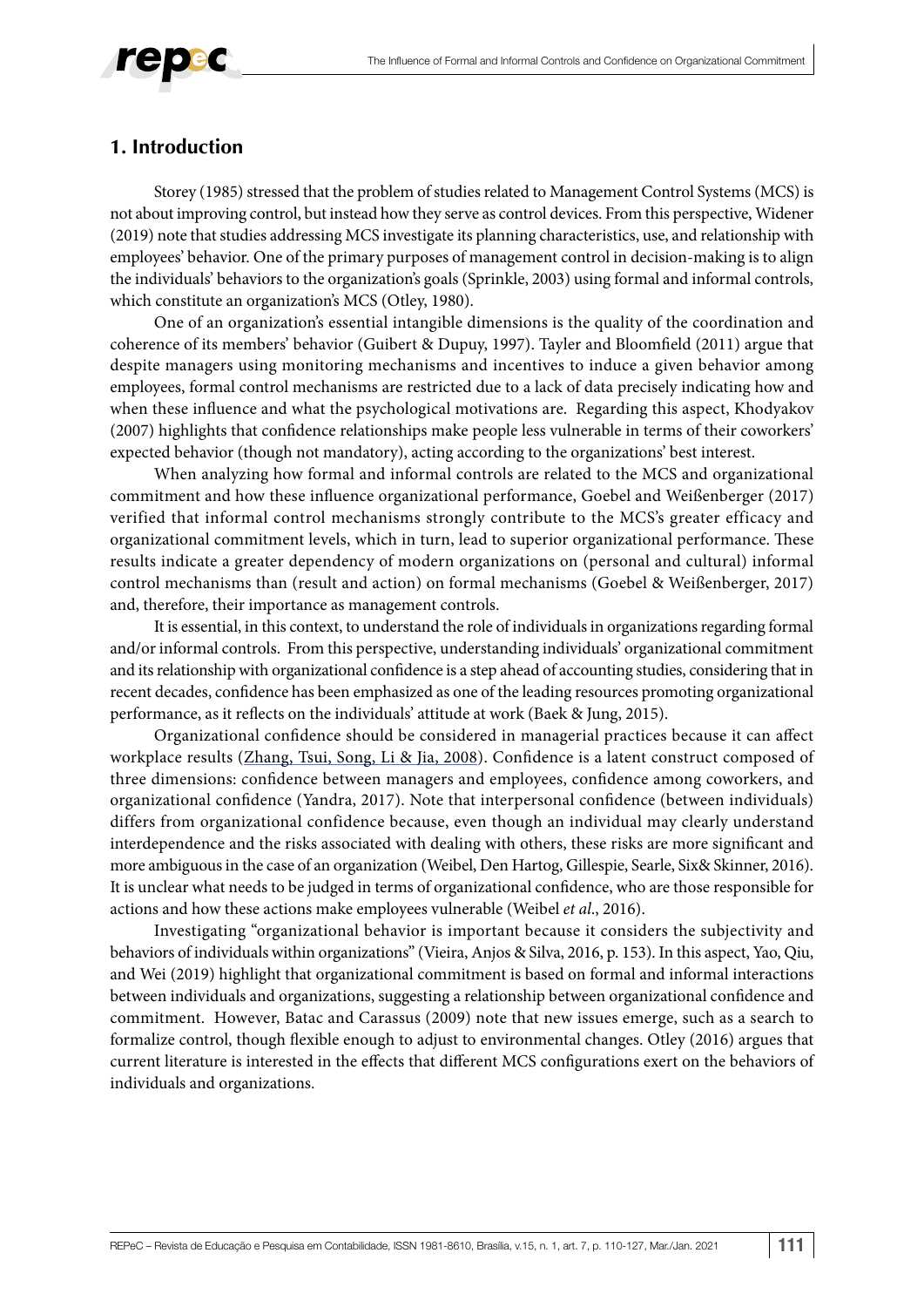

From this perspective, previous studies investigate relationships between one or some MCS Elements and organizational confidence (Weibel *et al*., 2016; Verburg *et al*., 2018), organizational commitment(Sholihin&Pike, 2010; Goebel & Weißenberger, 2017),and organizational confidence and commitment (Beuren, Klein, Lara & Almeida, 2016). Other studies analyze the mediator effect of organizational confidence on the relationship between interpersonal confidence and organizational commitment (Baek& Jung, 2015)and the relationship between social and economic exchange with organizational commitment (Ozmen, 2019), as well as the relationship between organizational confidence and commitment (Yandra, 2017). Therefore, the implications of formal and informal controls and employees' confidence with organizational commitment remain a research gap.

Even though previous studies focused on the relationship between the MCS elements and organizational confidence and/or commitment, it remains to be clarified how organizational confidence interferes with their relationship between formal and informal controls and organizational commitment. In this sense, the following research question is proposed: what is the influence of formal and informal controls and organizational confidence on organizational commitment? Hence, this study aims to analyze the influence of formal and informal controls on organizational commitment, mediated by organizational confidence. This study included the managers of the 150 Best Companies to Work For based on the assumption that these companies have structured formal and informal controls with managers involved with confidence and commitment behaviors.

Research in management accounting can help to determine the extent to which social motives, individual values, and the companies' informal controls interact with formal management procedures, ensuring that employees act according to the organization's best interest (Sprinkle, 2003). This study considers the effect of formal and informal controls on employees' behavior. Malmi and Brown (2008) state that the components of an MCS do not work in isolation and the effect of one component should be considered in the context of other MCS components. Considering that some are inherent to accounting and other related areas, it is essential to understand how they complement each other.

This study contributes to the literature by revealing the mediator effect of organizational confidence on the relationship between formal and informal controls with organizational commitment. Otley (2016) highlights that researchers expanded the dependent and independent variables analyzed in the MCS context over the years, giving more emphasis to independent variables than dependent variables. Therefore, this study contributes to studies seeking to show how the relationship of MCS and results is explained by intervening variables, as suggested by Chenhall (2003).

It also contributes to managerial practice as organizations have to understand how confidence and control are related, and how to prevent adverse control effects on confidence (Weibel *et al*., 2016). These authors consider that MCS is conceived in the literature as the primary way to influence employees' confidence and commitment. By confirming the relationship between formal and informal controls and organizational commitment, mediated by confidence, we draw attention to the fact that the employees' expectations and behaviors should be considered in the MCS context, considering these can enhance organizational confidence.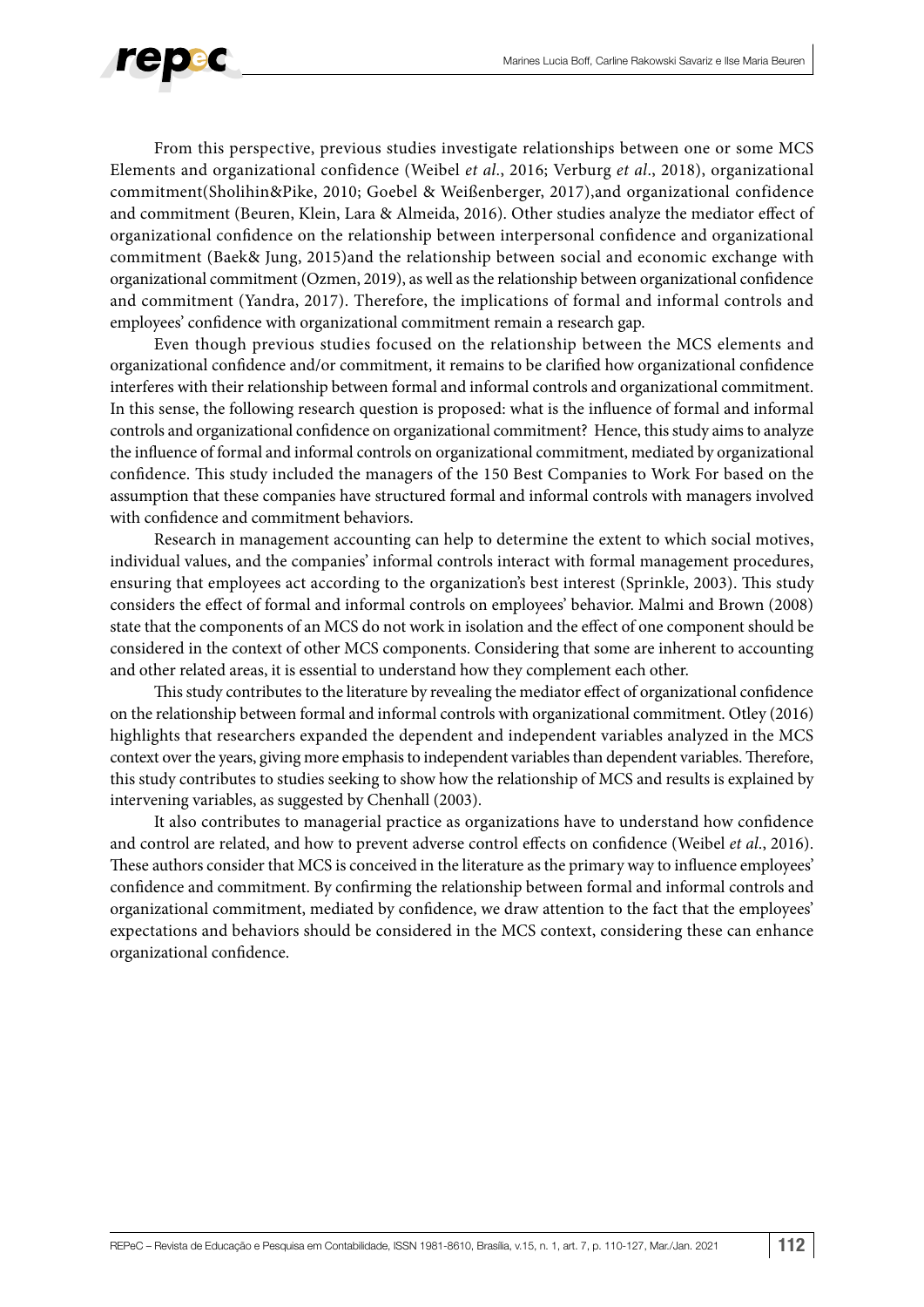

### **2. Literature Review**

### **2.1 Formal and informal controls and organizational confidence**

Organizational control comprises the specification of patterns to align the employees' actions to the organizations' goals by influencing them to act and make decisions that are consistent with organizational goals (Flamholtz, Das & Tsui, 1985). Organizations use a combination of mechanisms to control peoples' behavior, including supervision of employees, operational procedures standards, descriptions of functions, performance measurement, and reward systems (Flamholtz *et al*., 1985). In this sense, MCS can be used to control workgroups at all organizational levels.

The of MCS' raison d<sub>'etre</sub> is to increase the probability of people internalizing organizational goals and working to achieve those goals (Flamholtz *et al*., 1985). According to Ansari (1977, p. 102), MCS represents "organizational arrangements and actions designed to encourage its members to perform better with less not-intentional consequences". On the other hand, Sprinkle (2003) highlights that an organization's MCS plays a vital role in motivating employees and improving their judgments and decisions.

MCS configures formal and informal control practices (Verburg *et al*., 2018). Formal controls include rules, operational procedure standards, and systems intended to ensure that specific results are achieved, involving monitoring, measurement, and corrective actions (Langfield-Smith, 1997). In turn, informal controls include an organization's unwritten policies, which often derive from organizational culture (Langfield-Smith, 1997). Informal controls are important MCS elements, considering that formal controls' effectiveness may depend on the nature of informal controls (Otley, 1980; Flamholtz *et al*., 1985).

Goebele &Weißenberger (2017) highlight that management controls are intended to meet diversified organizational goals, using formal outcome controls and employees' actions, in addition to informal controls inherent to employees and the organizational culture. The authors explain that formal outcome controls consist of goal indicators to monitor and assess employees' performance, while employee action controls are intended to ensure that activities align with organizational goals, policies, and procedure manuals. Informal personnel controls denote the selection and hiring context, training programs, and employee assessment, while cultural controls comprise organizational standards, beliefs, and values that may influence employee behavior.

However, Guibert and Dupuy (1997) suggest a relationship between the formal and informal management controls. According to them, while formal control is considered a replacement to informal control, the logic of which is to constantly find balance by using one type or another, informal control is based on the principle of complementarity. According to Batac and Carassus (2009), informal management tools can complement instead of replacing traditional (formal) controls.

If strict formal controls may undermine organizational confidence because they reduce employees' autonomy, formal controls may promote reliable relationships. From this perspective, confidence and control complement each other (Khodyakov, 2007). Schoorman, Mayer, and Davis (2007) note that strict formal control may inhibit organizational confidence by suggesting that employees only comply with control demands instead of acting according to honorable intentions.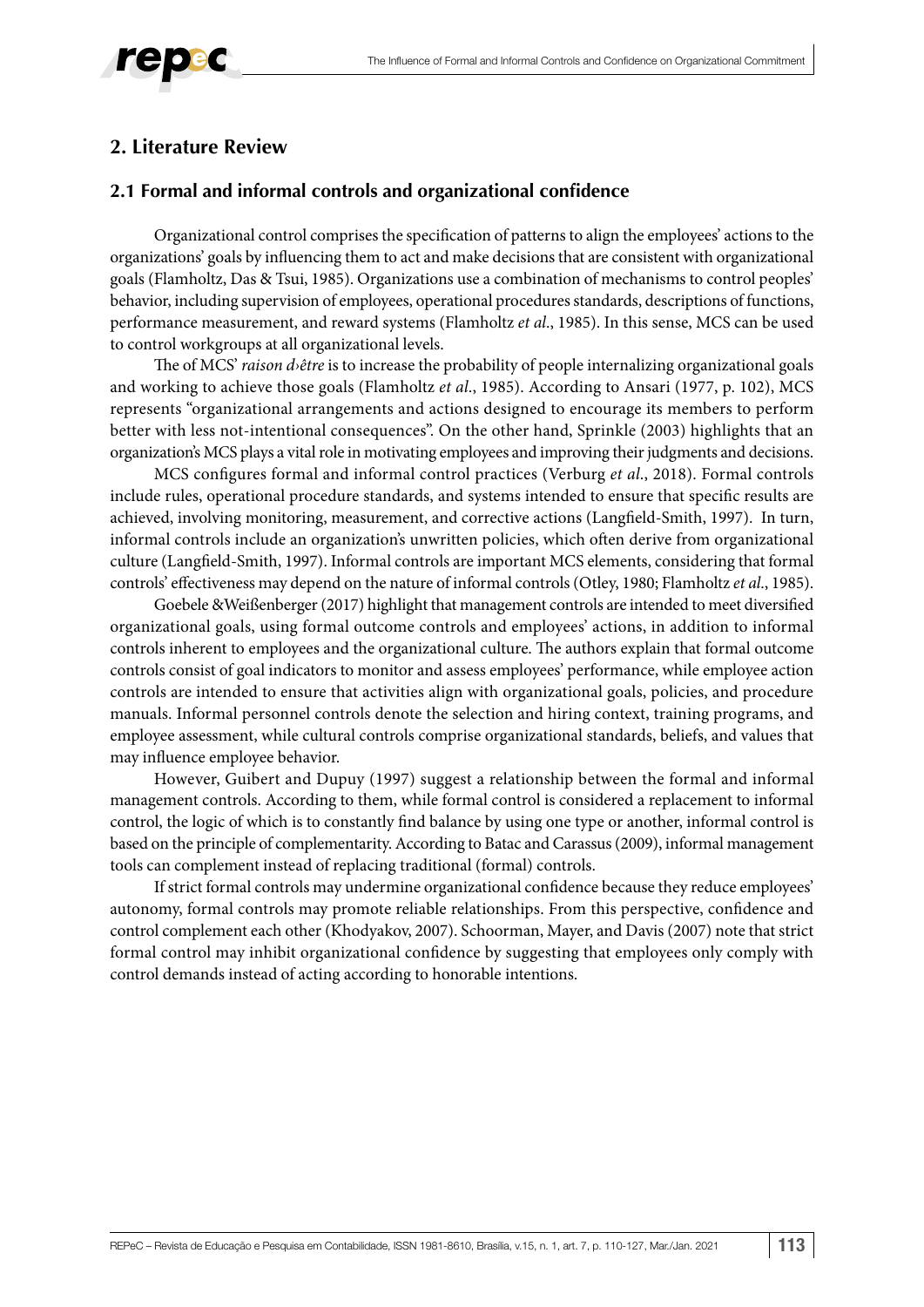

It is unclear how organizational confidence is related to control (Weibel *et al*., 2016). Hartmanne & Slapnicar (2009) conducted a study in which they established and tested a model to verify the relationship between formal controls and confidence to verify whether formal controls influence confidence. They found that formal controls of performance evaluations influence interpersonal confidence. Verburg *et al*. (2018) investigated organizational confidence as a result of managerial control and concluded that organizational confidence might result from managerial control, considering it can lead to a perception of organizational zeal, promoting confidence. From this perspective, confidence and control produce each other (Khodyakov, 2007). Therefore, based on the previously mentioned studies, the first hypothesis is proposed:

**H1** :Formal and informal controls are positively and significantly related to organizational confidence.

### **2.2 Organizational confidence and organizational commitment**

Confidence in the organizational environment involves various stakeholders, including individuals (confidence in a supervisor or colleague), specific groups (managers, coworkers, work teams/ groups), or the organization as a whole ([Schoorman, Mayer & Davis, 2007\)](https://journals.sagepub.com/doi/full/10.1177/1059601117725191). Organizational confidence is established between individuals and organizations or the organizational units in which they work (Baek & Jung, 2015). The collective represents organizational confidence, instead of a single person, differing from interpersonal confidence (Weibel *et al*., 2016).

If organizational confidence means positive expectations regarding an organization (Tan & Tan, 2000), we have to consider the influence of behavioral measures (Baek & Jung, 2015). Confidence derives from the employees' evaluation of whether the organization is competent to achieve goals and fulfill responsibilities reliably (organizational capacity), signalizes positive intentions regarding the wellbeing of stakeholders (corporate benevolence), and adhere to socially accepted moral principles (organizational integrity) in their relationship with different stakeholders [\(Gillespie & Dietz, 2009](https://journals.sagepub.com/doi/full/10.1177/1059601117725191); [Searle, Den Hartog,](https://journals.sagepub.com/doi/full/10.1177/1059601117725191) [Weibel, Gillespie, Six, Hatzakis & Skinner, 2011\)](https://journals.sagepub.com/doi/full/10.1177/1059601117725191).

Confidence is critical for organizations (Verburg *et al*., 2018). It is vital when the work conditions of an organization's members require collaboration (Coletti, Sedatole & Towry, 2005). Confidence intensifies knowledge exchange among workers and promotes cooperation and commitment within organizations (Dirks & Ferrin, 2001; Fulmer & Gelfand, 2012). Trusting employees are more committed and stay longer in organizations, work more intensively, and are more cooperative, sharing knowledge and efficiently solving problems (Weibel *et al*., 2016).

Therefore, organizations seek to ensure that operations are performed without problems, goals are achieved efficiently, and workers cooperate with managers and with each other (Khodyakov, 2007). However, "an organization may facilitate or hinder the development of commitment" (Arraes, Cabral, Santos, Silva & Penha, 2017, p. 69). Yandra (2017) reports that evidence that confidence is positively related to organizational commitment. Consequently, organizational confidence is a means through which managerial practices can affect workplace outcomes [\(Zhang](https://journals.sagepub.com/doi/full/10.1177/1059601117725191) *et al*., 2008).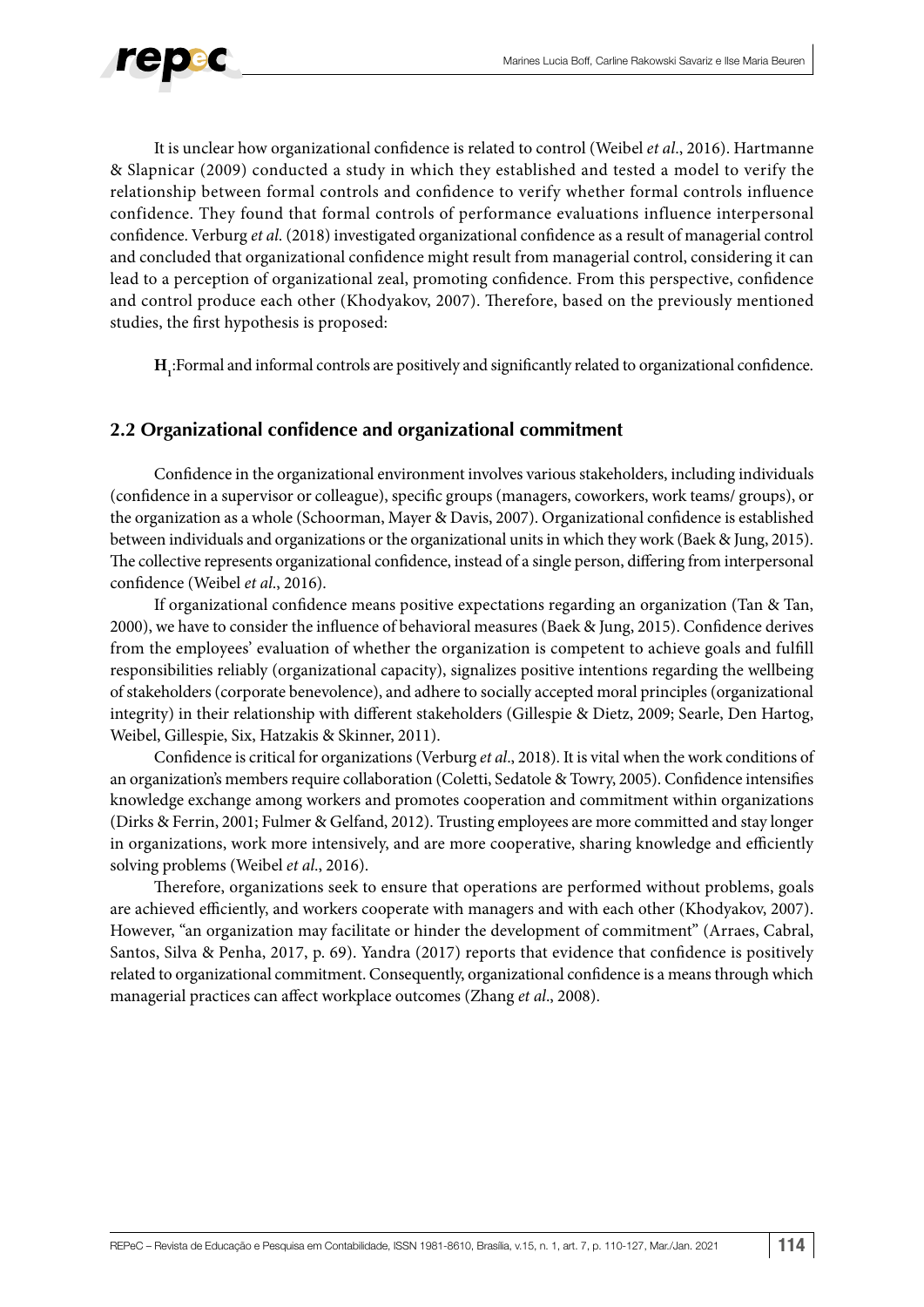

Lau and Sholihin (2005) found a positive and significant relationship between organizational confidence and job satisfaction, but not between confidence and organizational commitment. SholihinandPike (2010) perform a similar study, however with a different research objective, finding divergent results. They found a positive and significant relationship between confidence and organizational commitment but not between organizational confidence and job satisfaction. Pranitasari (2020) found a positive effect of organizational confidence on organizational commitment and motivation at work. Despite some inconsistencies, these studies results supported the second hypothesis:

**H2** :Organizational confidence is positively and significantly related to organizational commitment.

### **2.3 Formal and informal controls, confidence, and organizational commitment**

Chenhall (2003) conducted a systematic review on MCS, suggesting that studies may identify antecedents or demonstrate how the relationship between MCS and outcomes is explained by intervening variables. Studies addressing the relationship between controls and confidence in organizations became relevant in this theoretical debate (Khodyakov, 2007; Weibel *et al*., 2016; Verburg *et al*., 2018), considering that incomplete control measures (e.g., rewards and performance) can motivate dysfunctional behavior (Widener, 2019). The assumption is that employees' level of confidence in an organization can influence their attitudes (Baek & Jung, 2015).

Concerns with individual attributes may be combined with the organizational context, examining compatibility between individuals and their work situation (Chenhall, 2003). A harmonious work environment promotes a greater exchange of information among the individuals of an organization and communication and collaboration, leading workers to help each other in the face of difficulties (Yandra, 2017). Thus, it is likely that personality, cognitive style, and factors associated with commitment and confidence help explain how individuals react to information (Chenhall, 2003).

Even though no studies were found addressing the mediator effect of confidence on the relationship between formal and informal controls with organizational commitment, evidence suggests a positive relationship. Hartmann and Slapnicar (2009) verified that formal performance evaluation controls influence interpersonal confidence, mainly because it improves perceived quality in the workers' feedback. Verburg *et al*. (2018) found that quality management controls, directly and indirectly, improve workers' performance due to organizational confidence mediation. It indicates that the relationship between control and confidence is subjected to the way behavior is controlled.

Organizational commitment should be seen as a relationship in which workers tend to act and contribute to organizations (Oliveira &Rowe, 2018). Yandra (2017) states that loyalty to an organization reflects each individual's organizational commitment. Workers who identify themselves with their organizations and are highly committed are more likely to contribute to organizational goals (Davis, Schoorman & Donaldson, 1997; Hernandez, 2008) and promote superior organizational performance (Goebel & Weißenberger, 2017). Yao *et al*. (2019) verified that organizational commitment develops from formal and informal interactions between individuals and organizations, suggesting a relationship between organizational commitment and confidence. Ozmen (2019) found that social and economic exchange relationships with organizational commitment are mediated by confidence.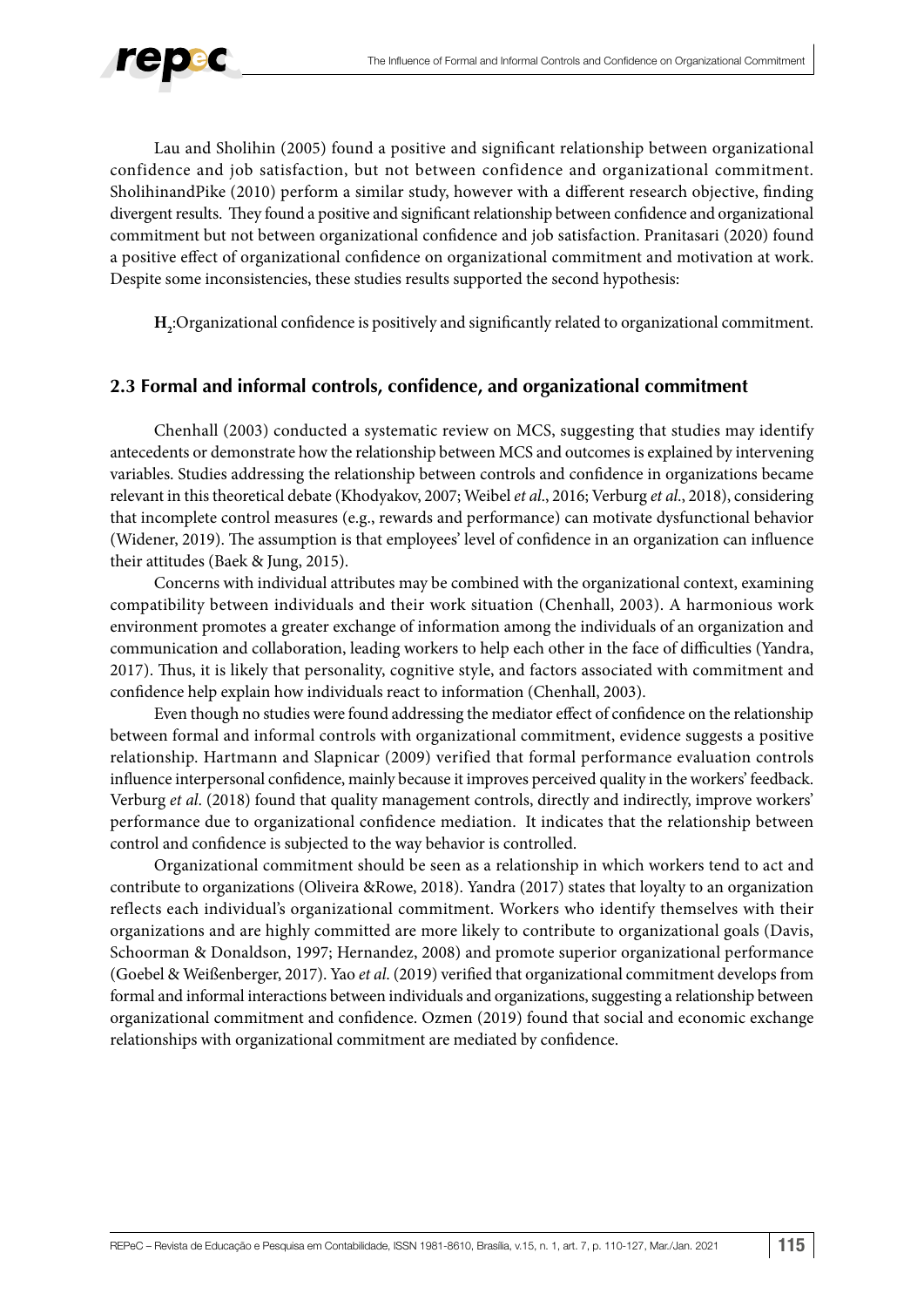

Considering that previous studies suggest a positive influence of formal and informal controls on organizational confidence (Weibel *et al*., 2016; Verburg *et al*., 2018) and organizational confidence on organizational commitment (Sholihinj & Pike, 2010; Baek & Jung, 2015; Yandra, 2017; Ozmen, 2019), even though some studies did not report a relationship between organizational confidence and organizational commitment (Lau & Sholihin, 2005), in this study, we assume that organizational commitment mediates the relationship between formal and informal controls and organizational commitment. Therefore, the following hypothesis is proposed:

**H3** : Formal and informal controls are positively and significantly related to organizational commitment, the relationship of which is mediated by organizational confidence.

Figure 1 presents this study's theoretical model in which the causal relationship between the constructs (independent/ dependent) is highlighted along with the hypothesis.



**Translation:** Formal and Informal Controls, Organizational Confidence, Organizational Commitment.

Source: developed by the authors.

Figure 1 represents the theoretical model in which formal and informal controls are positively related to organizational confidence, and organizational confidence is positively related to organizational commitment. The model also predicts that confidence mediates the relationship between informal and formal control and organizational commitment. Previous studies show that, in general, organizations depend on many and different control mechanisms, which in turn should be simultaneously analyzed to verify their respective distinct and relative effects (Goebel&Weißenberger, 2017).

### **3. Method**

This study was conducted through a survey addressing the 150 Best Companies to Work For, 2018 ranking, identified in social media *LinkedIn*. This population was chosen because the employees evaluate the companies that voluntarily subscribe to the annual ranking. Thus, we assume that companies standing out in the management of people and a good organizational environment, from the employees' perspective, tend to enjoy organizational confidence and commitment.

Initially, the companies' names were searched in social media *LinkedIn*, then the companies' lists of employees were verified using the filters' Profile Language' and 'Job Title', defining them 'Portuguese' and 'Manager', respectively. In the absence of workers with a manager job title, analysts, controllers, those responsible for controllership, or supervisors were selected to a maximum of five people per company. The selection of employees in management positions accrues from assuming these employees have sufficient knowledge to answer questions related to the companies' MCS.

**Figure 1.**Theoretical model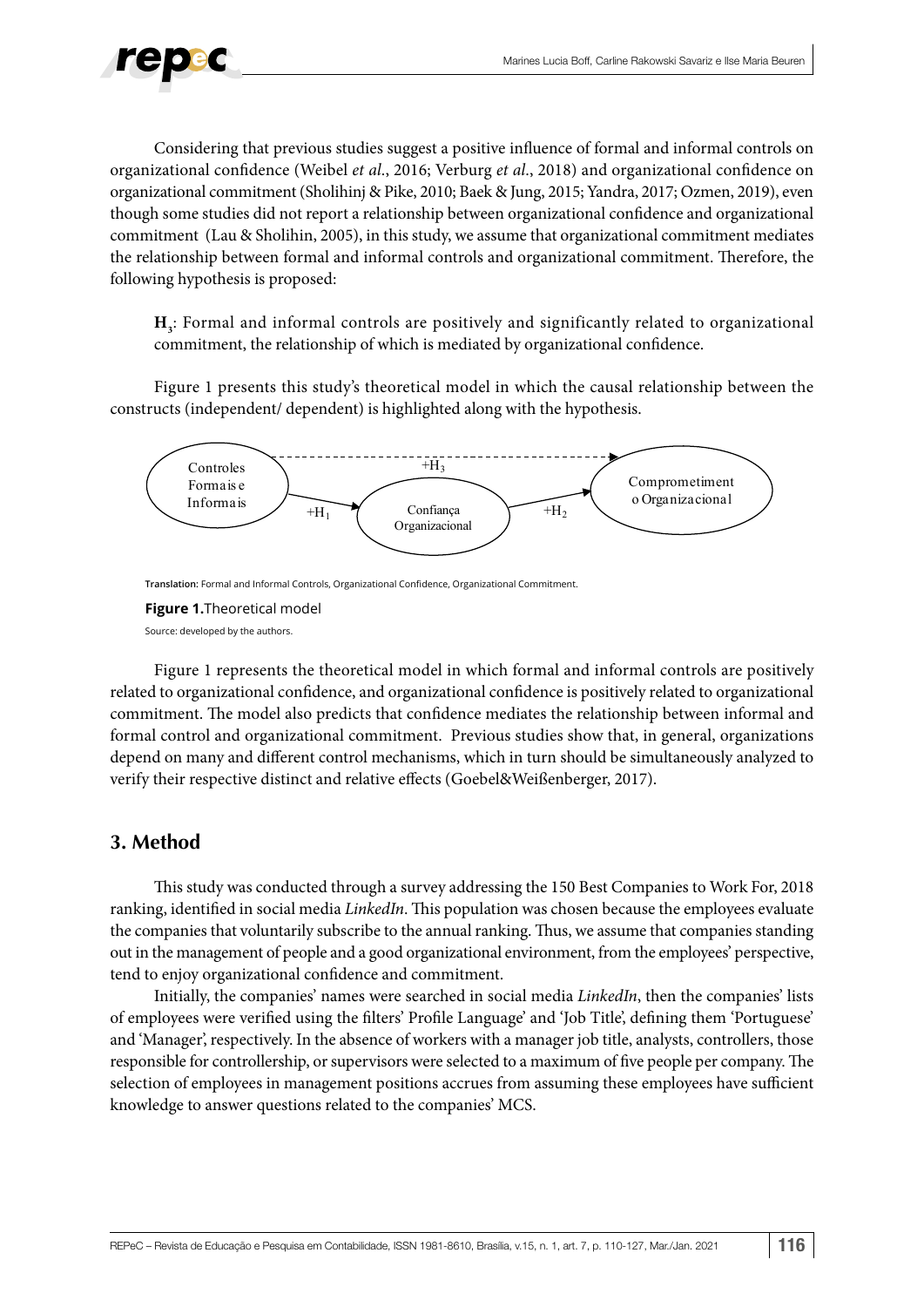

After identifying the employees in management positions, the next step was to send an invitation to enter social media *LinkedIn,* created explicitly for this study. Of the 746 invitations sent, 484 were accepted. As the invitations were answered, the individuals were asked about their availability to participate in this study. The link to the questionnaire was sent to the 219 individuals who consented to participate. The questionnaire remained available in Google forms from February to April 2019. Confidentiality of information was ensured. The final sample comprises 84 valid responses, i.e., higher than the minimum sample size of 68 answers, calculated using G\*Power, as recommended by Ringle, Silva, and Bido (2014).

Research instruments validated in previous studies were used in this study to measure the study's construct, as shown in Table 1.

#### Table 1

#### **Study's constructs**

| <b>Constructs</b>         |          | <b>Description</b>                                                                                           | <b>Authors</b>               |  |  |
|---------------------------|----------|--------------------------------------------------------------------------------------------------------------|------------------------------|--|--|
|                           | Formal   | Formal controls based on explicit and quantifiable<br>standards.                                             | Goebel e Weißenberger (2017) |  |  |
| Controls                  | Informal | Non-explicit or formal controls, which indirectly<br>integrate a company's controls.                         | Goebel e Weißenberger (2017) |  |  |
| Organizational confidence |          | Refers tothe employee perception that an<br>organization is reliable in terms of confidence and<br>goodwill. | Verburg et al. (2018)        |  |  |
| Organizational commitment |          | Refers to the employees' commitment and level of<br>identification with the company.                         | Goebel e Weißenberger (2017) |  |  |

Source: Developed by the author.

Considering this study's objective, not all constructs presented by Goebel and Weißenberger (2017) were adopted, such as the efficacy of the MCS on organizational performance. Neither were considered all the constructs from Verburg *et al*. (2018): outcome controls, normative controls, performance controls, and behavior controls. All the items used by Goebel and Weißenberger (2017) concerning formal control variables (outcome controls, five items; action controls, five items), informal controls (personnel controls, five items; cultural controls, six items), and organizational commitment (five items) were adopted. To measure organizational commitment, De Verburg *et al*. (2018) used a 10-item instrument to measure organizational confidence.

The instruments were translated from English to Portuguese and back-translated to ensure that the Brazilian version would be equivalent to the original. The number of the scales' items, along with redaction (scales' names), was slightly adjusted, without, however, sacrificing purpose or measurement ability. Hence, the study's instrument comprises 36 statements rated on a five-point Likert scale (Appendix A) so that the respondents would choose the item that better corresponded to their organizations' context. Four questions were added to the instrument to characterize the participants.

According to Curado, Teles, and Marôco (2014), the discussion regarding the scale's number of items in a questionnaire, whether it is even or odd, is irrelevant. Although, they suggest that when seeking or developing an instrument, one should prioritize measures with at least five points to increase the participants' responses and improve the sum of items. When assessing how easy, fast, or precise different scales are, Dalmoro and Vieira (2013) verified that a five-point scale is more appropriate because it is as precise as a three-point scale, but it is easier and faster to process than a seven-point scale.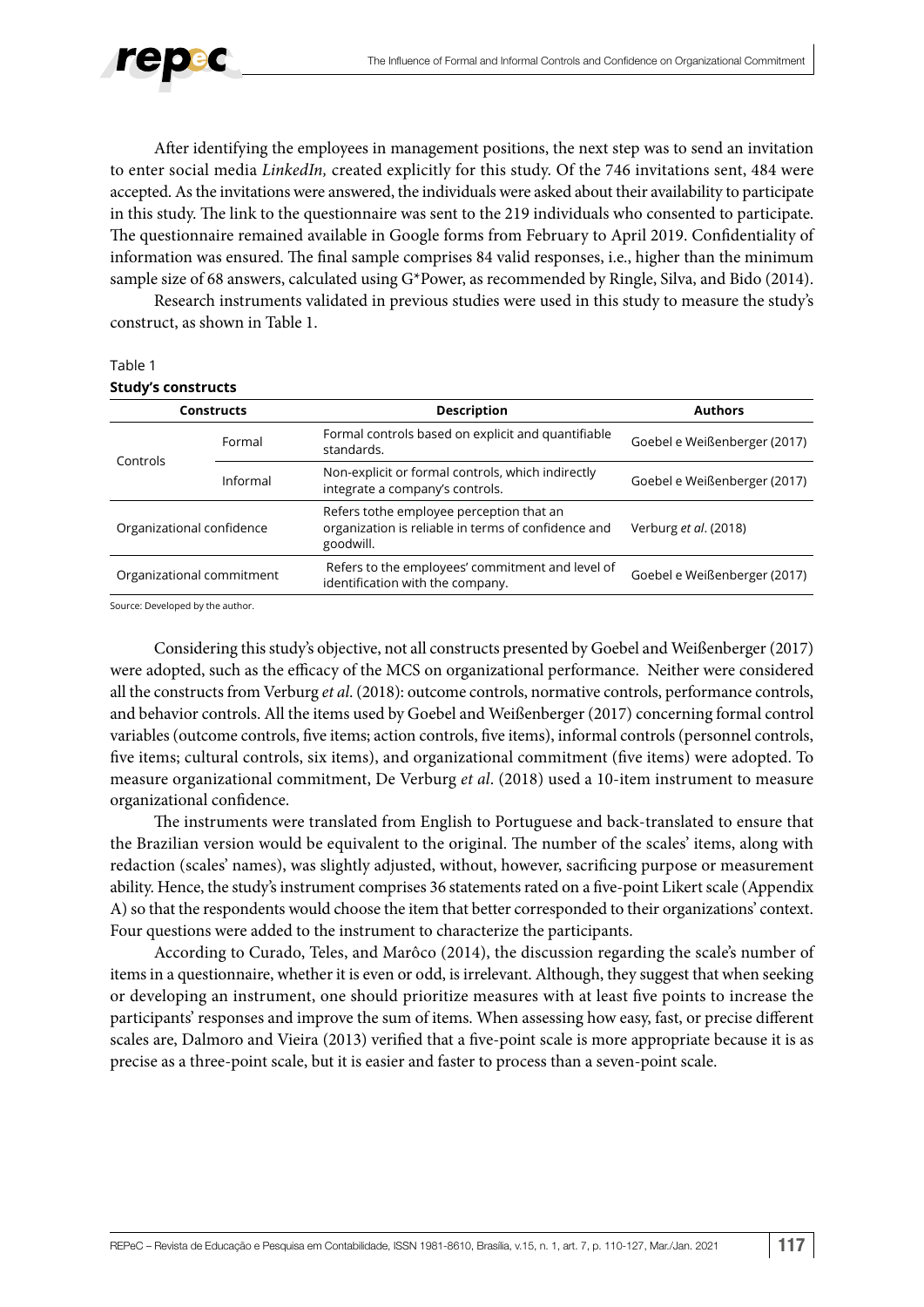

Collected data were submitted to descriptive statistics and structural equation modeling (SEM) estimated by Partial Least Square (PLS), using Smart PLS. PLS-SEM overcomes the technical limitations of other traditional statistics. According to Ringle *et al*. (2014, p. 57), this technique enables "estimating more complex models with fewer data", with several relationships (HairJr., Hult, Ringle & Sarstedt, 2014), as is the case here. Like Goebel and Weißenberger (2017) and Verburg *et al*. (2018), the basis of variance in the PLS approach was associated with many distinct characteristics that supported this study.

### **4. Analysis of results**

This section presents the results of the statistical procedures. It describes the respondents' profile and then proceeds with the validation of the structural model and measurement model, finally discussing the results. Note that the PLS algorithm is based on the simultaneous calculation of several measurement models, that is, the relationships between indicators and respective latent constructs, in addition to the structural model that quantifies the relationship between these variables (Ringle *et al*., 2014).

Table 2 presents the respondents' characteristics, highlighting gender, how long the individuals spent in the function, educational level, and background.

| Respondents' characteristics         |                  |      |                                |                  |     |  |
|--------------------------------------|------------------|------|--------------------------------|------------------|-----|--|
| Gender                               | <b>Frequency</b> | %    | <b>Education</b>               | <b>Frequency</b> | %   |  |
| Female                               | 21               | 25%  | Bachelor's degree              | 23               | 27% |  |
| Male                                 | 63               | 75%  | Graduate studies               | 61               | 73% |  |
|                                      |                  |      | <b>Background</b>              | <b>Frequency</b> | %   |  |
| <b>Experience in the</b><br>function | <b>Frequency</b> | $\%$ | <b>Business administration</b> | 22               | 26% |  |
| 0 to 5 years                         | 52               | 61%  | Engineering                    | 12               | 14% |  |
| 6 to 10 years                        | 15               | 18%  | Accounting                     | 11               | 13% |  |
| 11 to 20 years                       | 15               | 18%  | Informatics/IT                 | 7                | 8%  |  |
| More than 20 years                   | 2                | 3%   | Social Communication           | 11               | 13% |  |
|                                      |                  |      | Other                          | 21               | 26% |  |

### Table 2

#### **Respondents' characteristics**

Note: N=84.

Source: study's data.

Table 2 shows that 75% of the respondents were men. Most worked in the position for five or fewer years (61%). Regarding their educational background, most had attended a specialization program. Note that educational backgrounds vary, though most reported Business Administration. This profile suggests the participants were apt to answer the study's instrument, mainly because more than one-third worked in managerial positions for more than five years, and most had a background in the business field.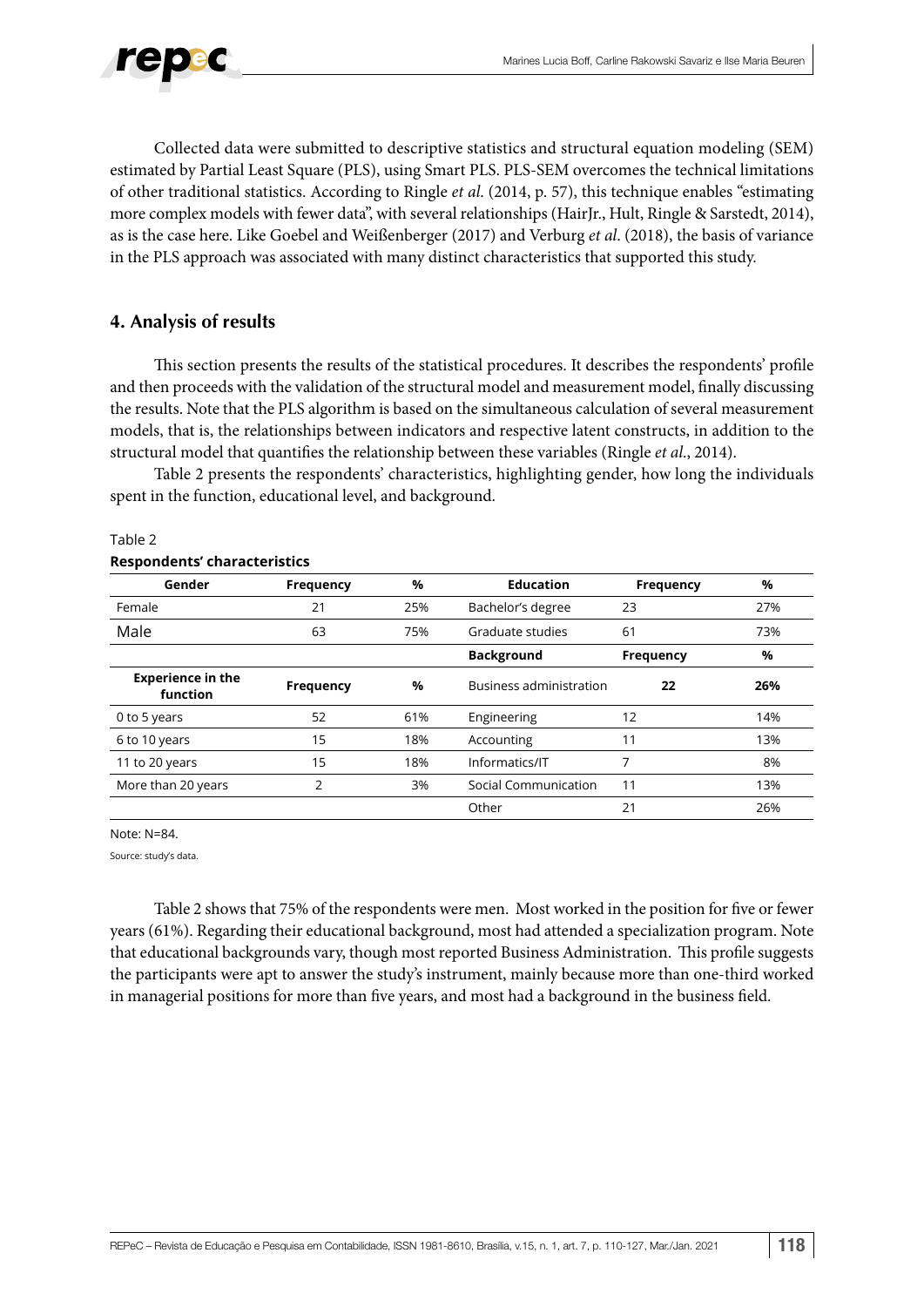

### **4.1 Measurement Model**

The modeling had a second-order variable (formal and informal controls), composed of four first-order variables (outcome controls, action controls, personnel controls, and cultural controls), the operationalization of which occurred through repetition of indicators (Bido & Silva, 2019). Table 3 presents the criteria to assess convergent and discriminant validity and internal consistency of the first- and secondorder latent constructs. Note that the Average Variance Extracted (AVE) and Composite Reliability (CR) of the second-order construct were calculated separately, as explained by Bido and Silva (2019). The second item of the cultural controls was excluded for not meeting goodness of fit requirements.

|            | <b>Construtos</b>               | <b>AVE</b>                          | <b>CR</b> | AC    |       | $\overline{2}$ | 3     |
|------------|---------------------------------|-------------------------------------|-----------|-------|-------|----------------|-------|
|            |                                 | Panel A - VL de primeira ordem      |           |       |       |                |       |
|            | 1. Outcome Controls             | 0.575                               | 0.871     | 0.815 |       |                |       |
| CF         | 2. Action Controls              | 0,692                               | 0,918     | 0,886 | 0,741 |                |       |
| CI         | 3. Personnel Controls           | 0.744                               | 0,936     | 0,914 | 0,707 | 0,708          |       |
|            | 4. Cultural Controls            | 0,715                               | 0.926     | 0.900 | 0,711 | 0,694          | 0,796 |
|            |                                 | PanelB - LV of the structural model |           |       |       |                |       |
| <b>COR</b> | 1. Organizational confidence    | 0,663                               | 0.851     | 0,942 |       |                |       |
| CORG       | 2. Organizational commitment    | 0,666                               | 0,909     | 0.874 | 0,881 |                |       |
| <b>CFI</b> | 3. Formal and informal controls | 0.735                               | 0.917     | 0.946 | 0.893 | 0,833          |       |

### **Reliability indicators and construct validity**

Note: LV = Latente variable; AVE=Average Variance Extracted; CR = Composite Reliability; CA = Cronbach's alpha; FC = Formal Controls; IC = Informal Controls;OCO = Organizational Control; OCOM = Organizational Commitment; CFI = Formal and Infomal Controls.

Source: study's data.

Table 3

Coherent with the confirmatory factor analysis, the items' factor loadings were above 0.60 in their respective constructs, which shows adequacy (Hair Jr., 2014). Internal consistency was verified through Cronbach's alpha (CA) and CR, both with indexes above 0.70 (Hair Jr., Risher, Sarstedt & Ringle, 2019). Convergent validity was verified with AVE, with values above 0.50. Discriminant validity was verified using the heterotrait-monotrait ratio of correlations (HTML) in the last three columns of Table 3, in which the indexes are lower than 0.90 (Hair Jr. *et al*., 2019).

### **4.2 Structural model**

After assessing the measurement model and validating the constructs, we proceeded with analyzing the structural models' goodness of fit and the study's hypothesis. The first step was assessing convergent validity using the Bootstrapping technique with 5,000 interactions to estimate the significance (p-value) of the relationships between variables and their respective constructs (Preacher& Hayes, 2008; Ringle *et al*., 2014); that is, the extent to which each construct influences the correspondent construct (Hair Jr. *et al*., 2014). Table 4 presents the relationships and respective hypotheses.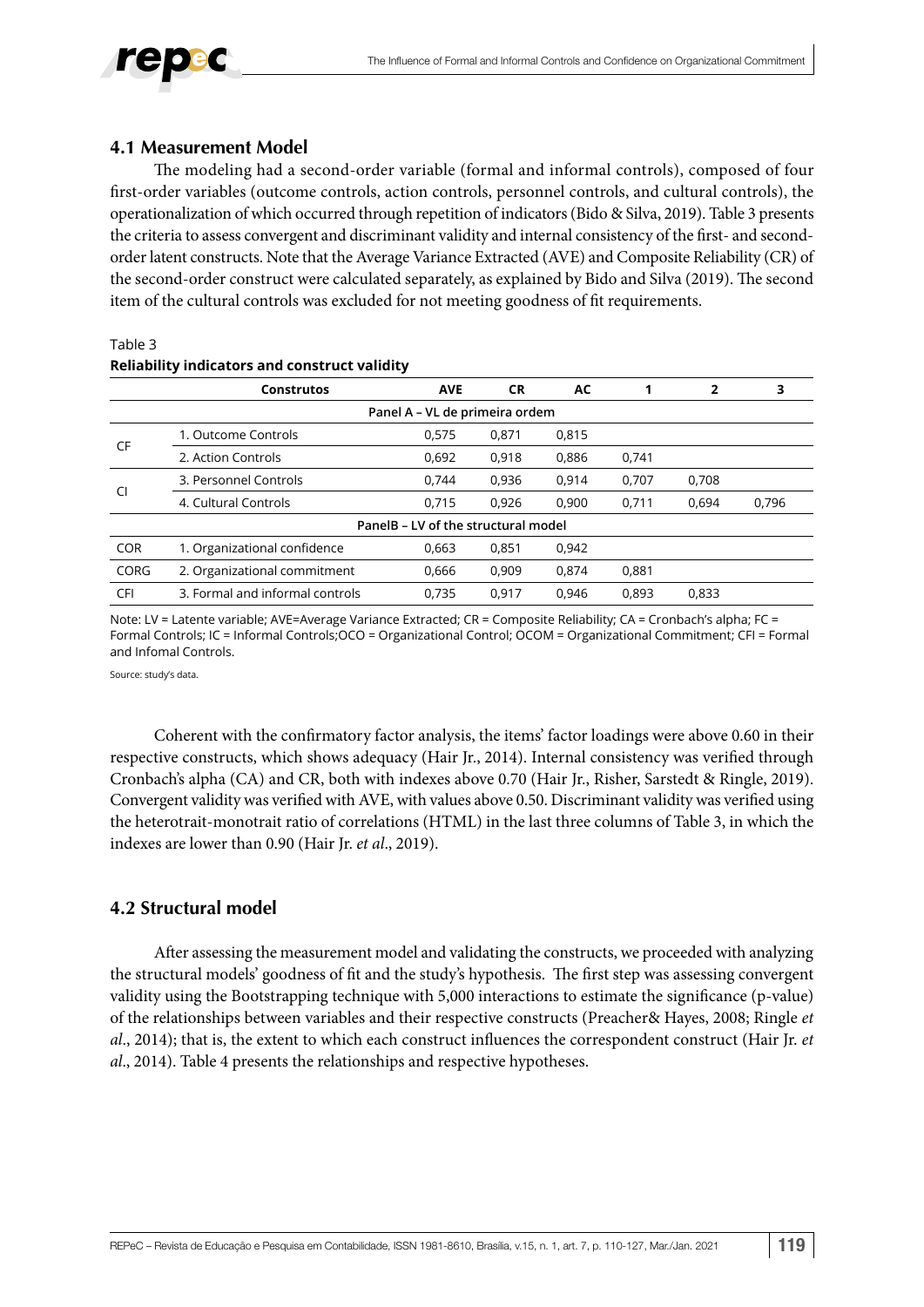

#### Tabela 4

#### **Analysis of the structural model and hypotheses**

| <b>Relationships</b>                                                                                                                           | <b>Hypothesis</b> | Coef. | t-value | p-value   |
|------------------------------------------------------------------------------------------------------------------------------------------------|-------------------|-------|---------|-----------|
| Formal and informal controls $\rightarrow$ Organizational confidence.                                                                          | H <sup>1</sup>    | 0.855 | 25,932  | $0.000*$  |
| Organizational confidence $\rightarrow$ Organizational commitment                                                                              | H <sup>2</sup>    | 0.590 | 5.120   | $0.000*$  |
| Formal and informal controls $\rightarrow$ Organizational commitment                                                                           |                   | 0.262 | 2.208   | $0.027**$ |
| Formal and informal controls and Organizational confidence $\rightarrow$<br>Organizational confidence $\rightarrow$ Organizational commitment. | $H^3$             | 0.505 | 5.013   | $0.000*$  |

Note: \*\*p<0.05; \*p<0.01.

= Organizational confidence (0.729); Organizational commitment (0.674).

= Organizational confidence (0.468); Organizational commitment (0.434).

Source: study's data.

Coefficients and were used to respectively confirm the predictive relevance and accuracy of the structural model. A higher than zero for a given construct indicates the model's predictive relevance for this construct(Hair Jr. *et al*., 2014). The closer to 1 (=1), the better the model reflects reality (Ringle *et al*., 2014). indicates that this model has predictive power, considering its values are higher than zero.

Note that formal and informal controls (FIC) positively and significantly influence organizational confidence (OCO) (H1, coef.=0.855, p<0.01); organizational confidence (OCO) positively and significantly influences organizational commitment (OCOM) (H2, coef.=0.590, p<0.01). Regarding H3, formal and informal controls (FIC) showed a direct effect on organizational commitment (OCOM) (coef.=0.262, p£0.05), in addition to an indirect effect through organizational confidence (OCO) (coef.=0.505, p<0.01). Partial mediation is assumed, considering the direct and indirect effects are significant (Bido & Silva, 2019). Note, however, that the relationship in question is strengthened when mediated by organizational confidence, going from a beta coefficient of 0.262 to 0.505.

### **4.3 Discussion of results**

This study's results show that hypothesis H1, which predicts that formal and informal controls are positively and significantly related to organizational confidence, presents sufficient evidence not to be rejected. These results corroborate with those reported by Hartmann and Slapnicar (2009), indicating that confidence can be achieved through management controls, though the connection between both (controls and confidence) is fragile and depends on how behavior is controlled. These results are also in line with Weibel *et al*. (2016), whose results show that controls are positively related to organizational confidence. The relationship between controls and organizational confidence differs depending on how well controls are implemented; poorly implemented controls can undermine confidence.

According to Sprinkle (2003), management controls play an important role in motivating employees and improving their judgments and decisions. The author argues that because a diversity of individuals composes an organization, employees' wellbeing is inextricably linked to their judgments. While restricted to the individuals' sphere, though in the same direction, Hartmann and Slapnicar (2009) found that interpersonal confidence promotes a positive workplace. In this study, the managers' perceptions agree with the effects of formal and informal controls on the employees' organizational confidence.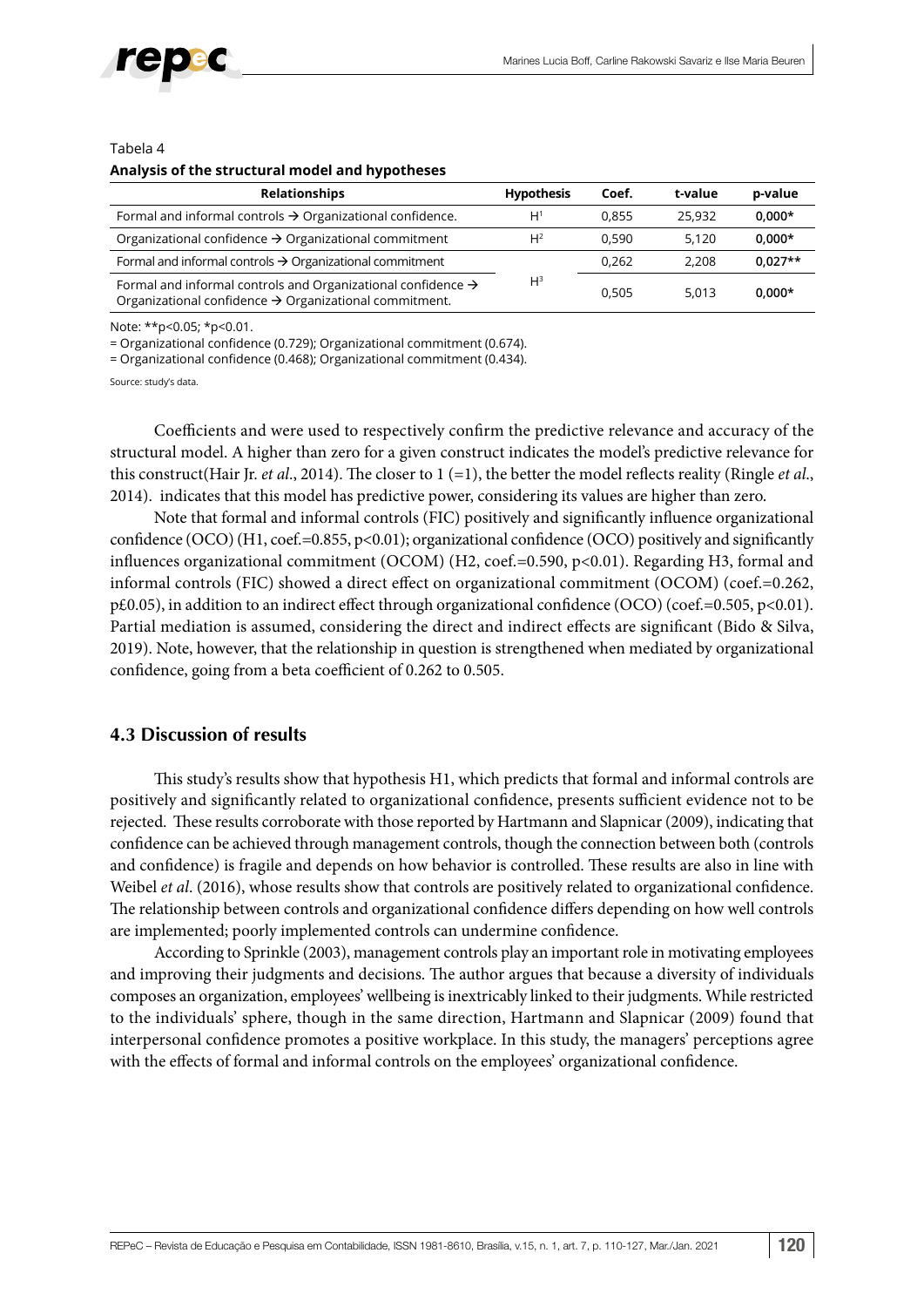

Hypothesis  $\mathrm{H}_{_2}$ , which predicts that organizational confidence is positively and significantly related to organizational commitment, presents sufficient evidence not to be rejected. These results corroborate those reported by Ozmen (2019) and Pranitasari (2020), that there is a positive effect of organizational confidence on organizational commitment. The results also confirm the results reported byYao *et al*. (2019), that a solid basis of mutual confidence between employees and employers is efficacious to keep employees' satisfaction, develop a sense of attachment, belonging, morality, and responsibility toward the organization. The authors state that for confidence and commitment to occur, companies should respect and take care of their employees, establishing a sense of mutual belonging.

The results are also in line with Yandra (2017) regarding the importance of confidence as an informal control element, which explains the positive relationship between control and the behavior of an organization's members. Positive expectations derived from confidence encourage the emergence of positive individual behavior, intensifying individual commitment. Dirks & Ferrin (2001) and Verburg *et al*. (2018) state that confidence is critical for organizations since it intensifies knowledge exchange between employees and promotes cooperation and commitment with organizations.

Zhang *et al*. (2008) found that trustworthy environments can affect management controls. Controls contribute to affirming a company's reputation among stakeholders, which in turn affects employees' confidence. It suggests that an organizational environment conducive to greater confidence determines satisfaction and commitment at work. Weibel *et al*. (2016) highlight that confidence within a company reflects greater commitment among employees, leading employees to spend more time at work, thus, contributing to the company's performance. Therefore, the results regarding hypothesis H2 are in line with the literature.

Finally, hypothesis  $\mathrm{H}_\mathfrak{z}$  predicts that formal and informal controls are positively and significantly related to organizational commitment, whose relationship is mediated by organizational confidence, and obtained sufficient evidence not to be rejected. These results partially agree with Baek and Jung (2015), which analyzed the mediator effect of organizational confidence on the relationship between interpersonal confidence and organizational commitment. Interpersonal confidence promotes organizational commitment only if mediated by organizational confidence.

Goebel and Weißenberger (2017) found that different (formal and informal) control mechanisms are positively and significantly related to organizational commitment, especially action and outcome informal controls. The authors note that jointly considering formal and informal controls provides evidence that the MCS elements are essential to promote the desired behavior among workers and create sustainable value.

Sholihine & Pike (2010) reiterate the significant role of organizational commitment in MCS efficacy. Gualinga and Lennartsson (2020) emphasize that MCS depends on internal factors, such as commitment. Davis *et al*. (1997) and Hernandez (2008) verify that employees who strongly identify themselves with their organizations and present high commitment levels are more likely to contribute to organizational goals. This study's findings revealed that the use of different performance measures, financial and nonfinancial measures, lead to different behaviors, in this case, organizational confidence and commitment.

The literature draws attention to trade-offs between formal control mechanisms, prone to rewarddriven, and formal control mechanisms as a way to identify culture, honesty, and confidence (Yandra, 2017). Hence, confidence is essential when the members of organizations are in a situation at work that requires collaboration (Coletti *et al*., 2005), showing that a notion of confidence seems to find a balance between formal and informal controls (Guibert & Dupuy, 1997).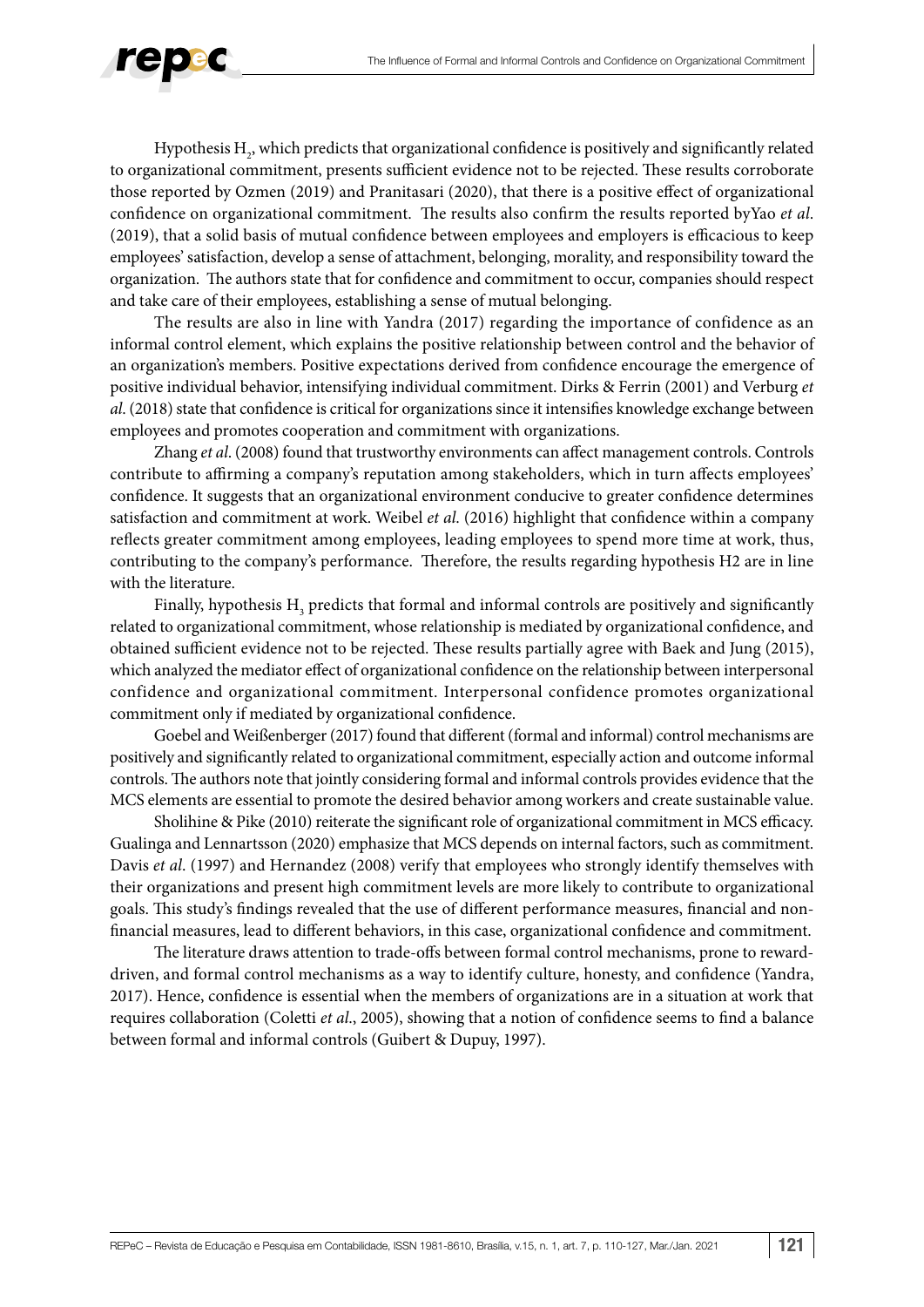

The literature reports evidence that formal and informal controls influence the commitment of workers. This study's results align with the literature, as they show the positive effect of these constructs and the mediator role of organizational confidence. Therefore, the perceptions of the managers of the 150 Best Companies to Work For, who took part in this study indicate that there is job satisfaction, and according to the positive and significant relationships found here, the management control adopted is sufficient to impact organizational commitment positively, considering these employees trust the company to which they work.

### **5. Final considerations**

The influence of formal and informal controls on organizational commitment, mediated by organizational confidence, was analyzed in this study. The results show that formal and informal controls positively and significantly influence organizational confidence, while organizational confidence positively and significantly influences organizational commitment. It suggests is that this is how formal and informal controls interact with organizational confidence, and organizational confidence with organizational commitment in the 150 Best Companies to Work For addressed in this study, according to the participants' perceptions.

The results also reveal that organizational confidence mediates the relationship of formal and informal controls with organizational commitment, suggesting that the employees' confidence leads to organizational commitment, which according to Weibel *et al*. (2016), leads workers to stay longer in organizations, work harder and more collaboratively, share knowledge, and solve problems more efficiently. In this aspect, this study's participants report converging perceptions in the context of the companies to each they work for, considering all the hypotheses were confirmed.

Therefore, this study's results contribute to previous literature by reinforcing the positive relationship existing between management controls and organizational confidence (Khodyakov, 2007; Hartmann & Slapnicar, 2009; Weibel *et al*., 2016; Verburg *et al*., 2018), and the positive relationship between confidence and organizational commitment (Sholihin & Pike, 2010; Baek & Jung, 2015; Goebel & Weißenberger, 2017; Yandra, 2017; Yao *et al*., 2019). It mainly reveals that organizational confidence mediates the relationship between formal and informal controls and organizational commitment. This finding is a potential explanation for divergent results report by previous studies.

These results also contribute to the management practice. Once companies understand that employees' confidence in their organization enhances the effectiveness of formal and informal controls on organizational commitment, they can adopt practices that promote organizational confidence and commitment among workers. This way, managers can obtain superior performance from their workers, improving organizational performance. Possibly this is the context in which the best companies work, considering that the relationship of the variables proposed here is positive and significant. The sample characteristics show evidence, considering that most participants work in their respective companies for more than five years, reflecting management controls, commitment, and confidence, as reported in the literature.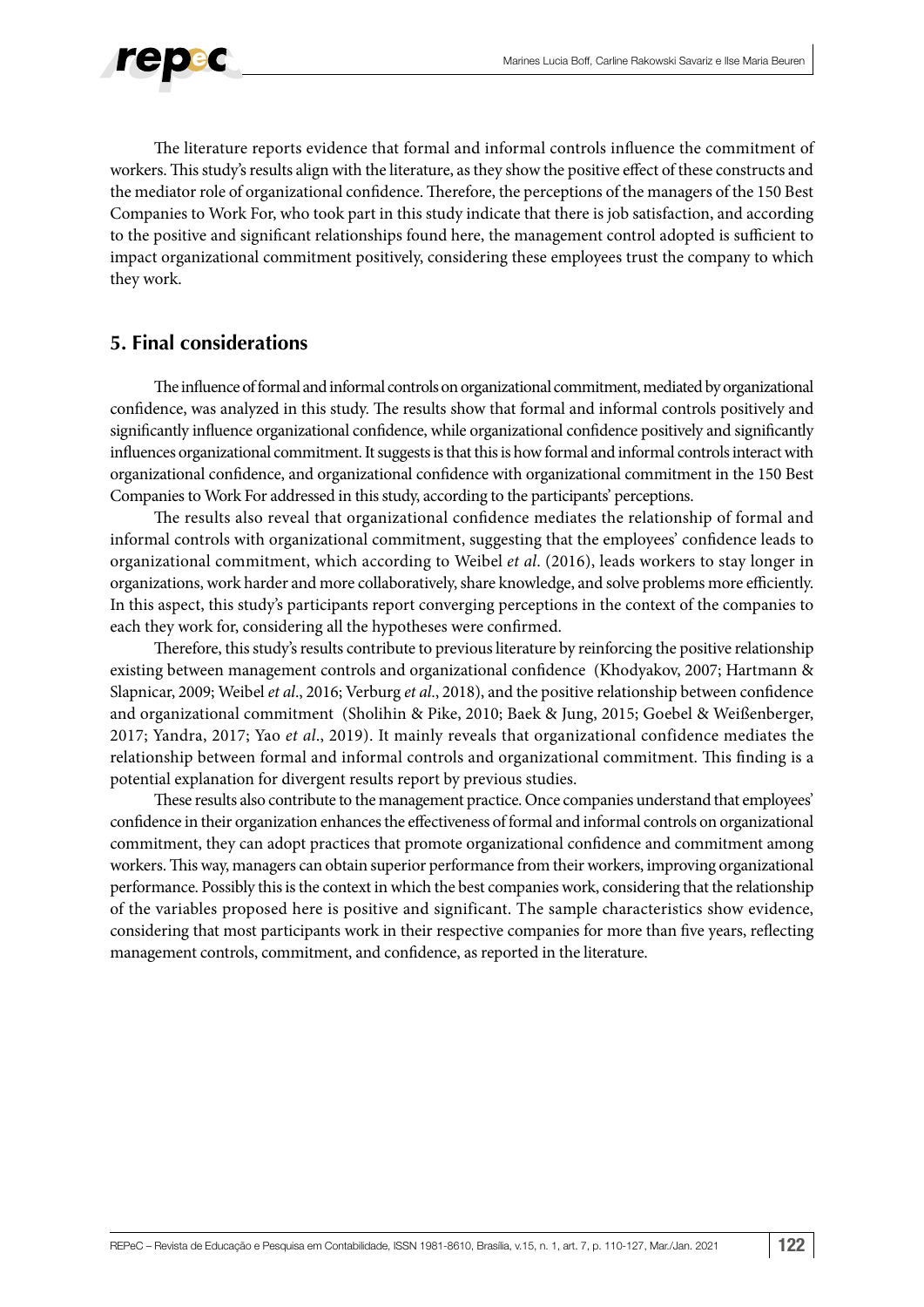

This study's limitations encourage further research. Some variables from Goebel and Weißenberger (2017) were not considered here, such as the MCS efficacy, and from Verburg *et al*. (2018), like normative controls. The direction of causality between the constructs was not tested. Thus, future studies can investigate whether formal and informal controls are antecedents and/or consequences of organizational confidence, as suggested by Verburg *et al*. (2018), in addition to the bidirectional relationship between organizational confidence and performance, in line with Xu, Fernando, and Tam (2019). There is also the possibility of exploring the mediator effect of other elements, such as personality traits in the relationship between formal and informal controls and organizational commitment. Note that the study sample comprised only employees in a managerial position, as we assumed they knew the company's MCS, which encourages an investigation of the supporting employees' perception regarding management.

### **References**

- Ansari, S. L. (1977).An integrated approach to control system design. *Accounting, Organizations and Society, 2*(2), 101-112.[https://doi.org/10.1016/0361-3682\(77\)90027-7](https://doi.org/10.1016/0361-3682(77)90027-7)
- Arraes, V. M., Cabral, A. C. A., Santos, S. M., Silva, M. N. M., & Penha, E. D. S. (2017). Relação entre aspectos de modernidade organizacional e comprometimento organizacional. *Revista de Administração FACES Journal, 16*(1), 66-85.<https://doi.org/10.21714/1984-6975FACES2017V16N1ART3759>
- Baek, Y. M., & Jung, C. S. (2015). Focusing the mediating role of institutional trust: How does interpersonal trust promote organizational commitment? *The Social Science Journal, 52*(4), 481-489.[https://doi.](https://doi.org/10.1016/j.soscij.2014.10.005) [org/10.1016/j.soscij.2014.10.005](https://doi.org/10.1016/j.soscij.2014.10.005)
- Batac, J., &Carassus, D. (2009). Interactions between control and organizational learning in the case of a municipality: A comparative study with Kloot (1997). *Management Accounting Research, 20*(2), 102-116[.https://doi.org/10.1016/j.mar.2008.11.001](https://doi.org/10.1016/j.mar.2008.11.001)
- Bido, D. S., & Silva, D. (2019). SmartPLS 3: Especificação, estimação, avaliação e relato. *Administração: Ensino e Pesquisa, 20*(2), 1-31. https://doi.org/10.13058/raep.2019.v20n2.1545
- Beuren, I.M., Klein, L., Lara, F.L., & Almeida, L.B. (2016). Percepção de justiça nos sistemas de controle gerencial aumenta comprometimento e confiança dos gestores? *Revista de Administração Contemporânea, 20*(2), 216-237. <https://doi.org/10.1590/1982-7849rac2016140083>
- Chenhall, R. H. (2003). Management control systems design within its organizational context: findings from contingency-based research and directions for the future. *Accounting, Organizations and Society, 28*(2-3), 127-168[.https://doi.org/10.1016/S0361-3682\(01\)00027-7](https://doi.org/10.1016/S0361-3682(01)00027-7)
- Coletti, A. L., Sedatole, K. L., &Towry, K. L. (2005). The effect of control systems on trust and cooperation in collaborative environments. *The Accounting Review, 80*(2), 477-500.[https://doi.org/10.2308/](https://doi.org/10.2308/accr.2005.80.2.477) [accr.2005.80.2.477](https://doi.org/10.2308/accr.2005.80.2.477)
- Curado, M. A. S., Teles, J., &Marôco, J. (2014). Análise de variáveis não diretamente observáveis: Influência na tomada de decisão durante o processo de investigação. *Revista da Escola de Enfermagem da USP, 48*(1),146-152.<https://doi.org/10.1590/S0080-623420140000100019>
- Dalmoro, M., & Vieira K.M. (2013). Dilemas na construção de escalas tipo Likert: O número de itens e a disposição influenciam nos resultados? *RevistaGestãoOrganizacional, 6*(3), 161-174.
- Davis, J. H., Schoorman, F. D., & Donaldson, L. (1997). Toward a stewardship theory of management. *Academy of Management Review, 22*(1), 20-47.https://doi.org/10.5465/amr.1997.9707180258
- Dirks, K. T., & Ferrin, D. L. (2001).The role of trust in organizational settings. *Organization Science, 12*(4), 450-467.https://doi.org/10.1287/orsc.12.4.450.10640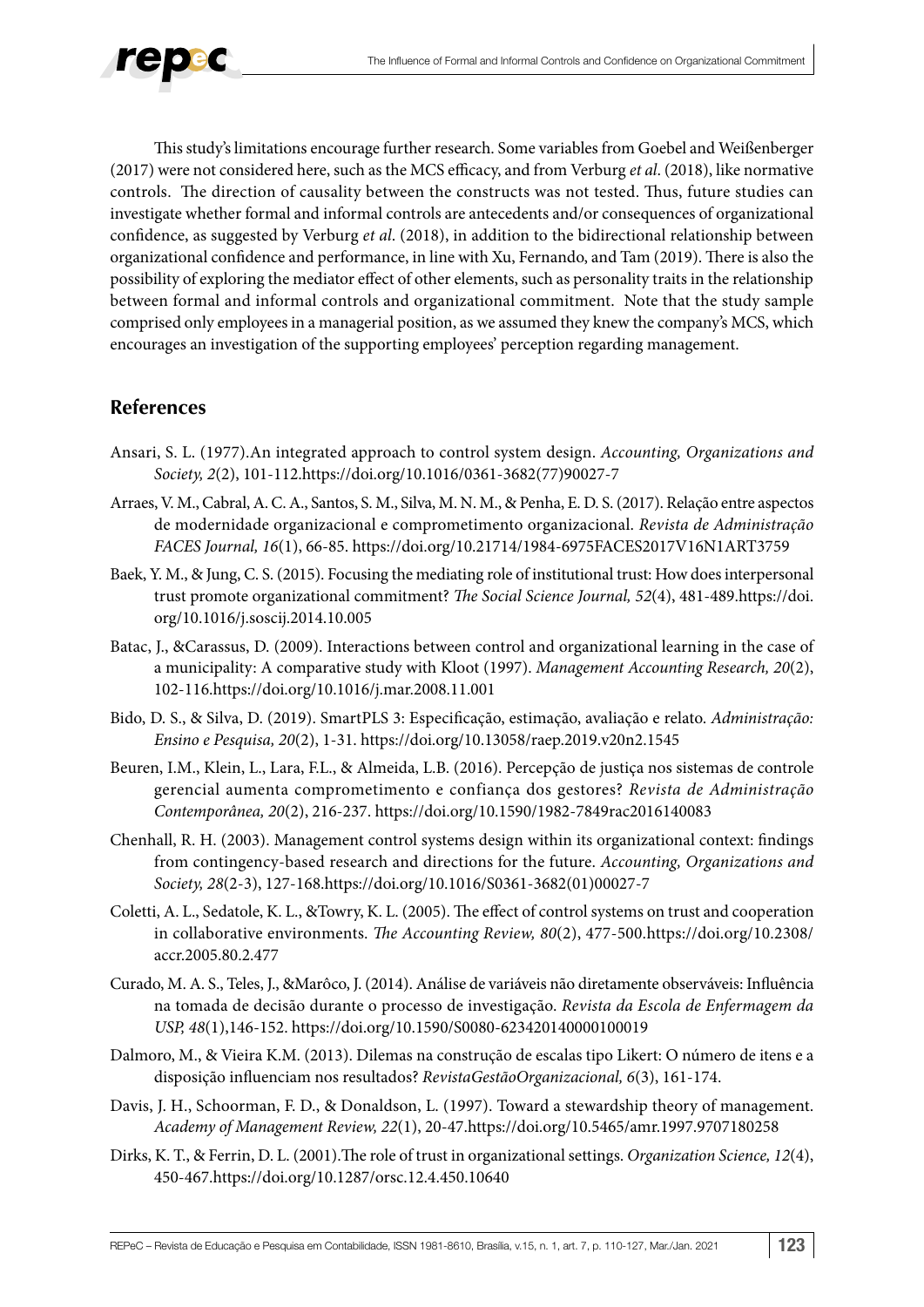- Flamholtz, E. G., Das, T. K., &Tsui, A. S. (1985). Toward an integrative framework of organizational control. *Accounting, Organizations and Society, 10*(1), 35-50[.https://doi.org/10.1016/0361-3682\(85\)90030-3](https://doi.org/10.1016/0361-3682(85)90030-3)
- Fulmer, C. A., & Gelfand, M. J. (2012). At what level (and in whom) we trust: Trust across multiple organizational levels. *Journal of Management, 38*(4), 1167-1230.[https://doi.](https://doi.org/10.1177%2F0149206312439327) [org/10.1177/0149206312439327](https://doi.org/10.1177%2F0149206312439327)
- Gillespie, N., & Dietz, G. (2009). Trust repair after an organization-level failure. *Academy of Management Review, 34*(1), 127-145. https://doi.org/*10.5465*/*amr*.*2009.35713319*.
- Goebel, S., &Weißenberger, B. E. (2017).The relationship between informal controls, ethical work climates, and organizational performance. *Journal of Business Ethics, 141*(3), 505-528.https://doi.org/10.1007/ s10551-015-2700-7
- Gualinga, E. S., &Lennartsson, D. (2020). *The relationship between personality traits, management control systems, and organizational commitment : A multifirm study*. Dissertation master, Uppsala University, Uppsala, Sweden.
- Guibert, N., & Dupuy, Y. (1997). La Complémentarité entre contrôleformel et contrôleinformel: le cas de la relation client fournisseur. *Association Francophone de Comptabilité - Contrôle – Audit, 3*(1), 39-52.
- Hair Jr., J. F., Hult, G. T. M., Ringle, C., & Sarstedt, M. (2014). A primer on partial least squares structural equation modeling (PLS-SEM). London: Sage Publication.
- Hair Jr., J. F., Risher, J. J., Sarstedt, M., &Ringle, C. M. (2019).When to use and how to report the results of PLS-SEM. *European Business Review, 31*(1), 2-24. https://doi.org/10.1108/EBR-11-2018-0203
- Hartmann, F., &Slapnicar, S. (2009).How formal performance evaluation affects trust between superior and subordinate managers. *[Accounting,](https://www.sciencedirect.com/science/journal/03613682) Organizations and Society, 34*(6-7), 722-737.[https://doi.](https://doi.org/10.1016/j.aos.2008.11.004) [org/10.1016/j.aos.2008.11.004](https://doi.org/10.1016/j.aos.2008.11.004)
- Hernandez, M. (2008). Promoting Stewardship Behavior in Organizations: A Leadership Model. *Journal of Business Ethics, 80*, 121-128.https://doi.org/10.1007/s10551-007-9440-2
- Khodyakov, D. M. (2007).The complexity of trust-control relationships in creative organizations: Insights from a qualitative analysis of a conductorless orchestra. *Social Forces, 86*(1), 1-22.[https://doi.](https://doi.org/10.1353/sof.2007.0100) [org/10.1353/sof.2007.0100](https://doi.org/10.1353/sof.2007.0100)
- Langfield-Smith, K. (1997). Management control systems and strategy: a critical review. *Accounting, Organizations and Society, 22*(2), 207-232[.https://doi.org/10.1016/S0361-3682\(95\)00040-2](https://doi.org/10.1016/S0361-3682(95)00040-2)
- Lau, C. M., &Sholihin, M. (2005). Financial and nonfinancial performance measures: How do they affect job satisfaction? *The British Accounting Review, 37*(4), 389-413[.https://doi.org/10.1016/j.](https://doi.org/10.1016/j.bar.2005.06.002) [bar.2005.06.002](https://doi.org/10.1016/j.bar.2005.06.002)
- Malmi, T., & Brown, D. A. (2008).Management control systems as a package—Opportunities, challenges and research directions.*Management Accounting Research, 19*(4),287-300. [https://doi.org/10.1016/j.](https://doi.org/10.1016/j.mar.2008.09.003) [mar.2008.09.003](https://doi.org/10.1016/j.mar.2008.09.003)
- Oliveira, P. N., &Rowe, D. E. O. (2018).Organizational commitment in the public sector: review and research. *Revista Pensamento Contemporâneo em Administração, 12*(2), 43-54.
- Otley, D. (2016). The contingency theory of management accounting and control: 1980–2014. *Management Accounting Research, 31*, 45-62[.https://doi.org/10.1016/j.mar.2016.02.001](https://doi.org/10.1016/j.mar.2016.02.001)
- Otley, D. T. (1980). The contingency theory of management accounting: achievement and prognosis. *Accounting, Organizations and Society, 5*(4), 413-428.[https://doi.org/10.1016/0361-3682\(80\)90040-9](https://doi.org/10.1016/0361-3682(80)90040-9)
- Ozmen, Y.S. (2019). How the exchange relationship affects employee commitment: The mediating role of organizational trust. *Journal of Management Development, 38*(6), 501-516. https://doi-org.ez71. periodicos.capes.gov.br/10.1108/JMD-08-2018-0220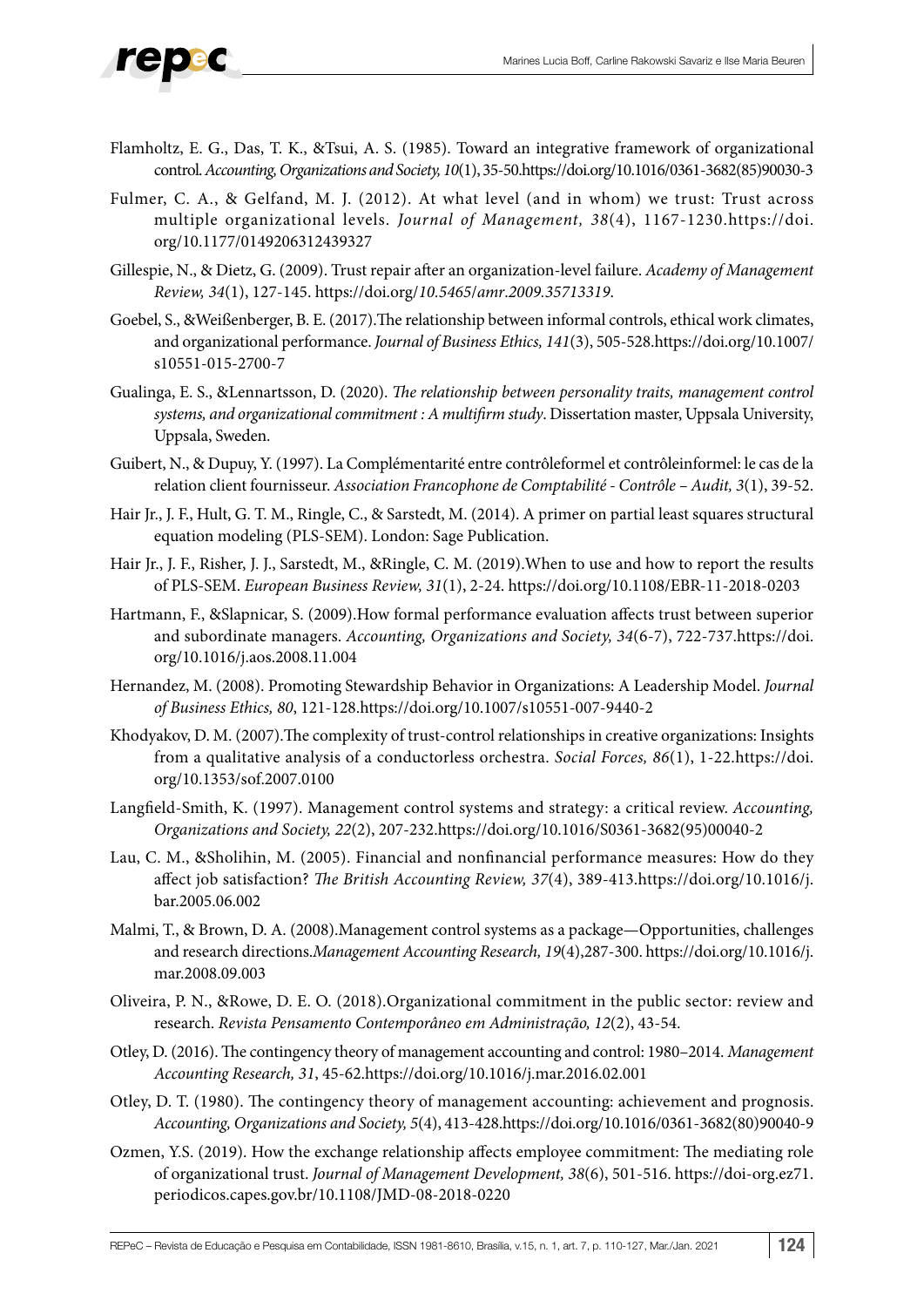

- Peng, D.X., & Lai, F. (2012). Using partial least squares in operations management research: A practical guideline of past research. *Journal of Operations Management, 30*(6), 467-480.[https://doi.](https://doi.org/10.1016/j.jom.2012.06.002) [org/10.1016/j.jom.2012.06.002](https://doi.org/10.1016/j.jom.2012.06.002)
- Pranitasari, D. (2020). The influence of effective leadership and organizational trust to teacher's work motivation and organizational commitment. *Media Ekonomi dan Manajemen, 35*(1), 75-91. [http://](http://dx.doi.org/10.24856/mem.v35i1.1257) [dx.doi.org/10.24856/mem.v35i1.1257](http://dx.doi.org/10.24856/mem.v35i1.1257)
- Preacher, K. J., & Hayes, A. F. (2008).Asymptotic and resampling strategies for assessing and comparing indirect effects in multiple mediator models.*Behavior Research Methods, 40*(3), 879–891. [https://](https://doi.org/10.3758/BRM.40.3.879) [doi.org/10.3758/BRM.40.3.879](https://doi.org/10.3758/BRM.40.3.879)
- Ringle, C. M., Silva, D., & Bido, D. D. S. (2014). Modelagem de equações estruturais com utilização do SmartPLS. *RevistaBrasileira de Marketing, 13*(2), 56-73.<https://doi.org/10.5585/remark.v13i2.2717>
- Schoorman, F. D., Mayer, R. C., & Davis, J. H. (2007).An integrative model of organizational trust: Past, present, and future.*Academy of Management Review, 32*(2), 344-354. [https://doi.org/10.5465/](https://doi.org/10.5465/amr.2007.24348410) [amr.2007.24348410](https://doi.org/10.5465/amr.2007.24348410)
- Searle, R., Den Hartog, D. N., Weibel, A., Gillespie, N., Six, F., Hatzakis, T., & Skinner, D. (2011). Trust in the employer: The role of high-involvement work practices and procedural justice in European organizations. *The International Journal of Human Resource Management, 22*(5), 1069-1092[.https://](https://doi.org/10.1080/09585192.2011.556782) [doi.org/10.1080/09585192.2011.556782](https://doi.org/10.1080/09585192.2011.556782)
- Sholihin, M., & Pike, R. (2010). Organizational commitment in the police service: exploring the effects of performance measures, procedural justice and interpersonal trust. *Financial Accountability & Management, 26*(4),392-421. [https://doi-org.ez71.periodicos.capes.gov.br/10.1111/j.1468-](https://doi-org.ez71.periodicos.capes.gov.br/10.1111/j.1468-0408.2010.00507.x) [0408.2010.00507.x](https://doi-org.ez71.periodicos.capes.gov.br/10.1111/j.1468-0408.2010.00507.x)
- Sprinkle, G. B. (2003).Perspectives on experimental research in managerial accounting.*Accounting, Organizations and Society, 28*(2-3), 287-318[.https://doi.org/10.1016/S0361-3682\(01\)00058-7](https://doi.org/10.1016/S0361-3682(01)00058-7)
- Storey, J. (1985).The means of management control.*Sociology, 19*(2), 193-211. [https://doi.](https://doi.org/10.1177%2F0038038585019002004) [org/10.1177/0038038585019002004](https://doi.org/10.1177%2F0038038585019002004)
- Tan, H. H., & Tan, C. S. F. (2000). Toward the differentiation of trust in supervisor and trust in organization. *Genetic, Social, and General Psychology Monographs, 126*(2),241.
- Tayler, W. B., & Bloomfield, R. J. (2011).Norms, conformity, and controls.*Journal of Accounting Research, 49*(3),2011.<https://doi.org/10.1111/j.1475-679X.2011.00398.x>
- Verburg, R. M., Nienaber, A. M., Searle, R. R. H., Weibel, A., Hartog, D. N. D., & Rupp, D. E. (2018). The role of organizational control systems in employees' organizational trust and performance outcomes. *Group & Organization Management, 43*(2), 179-206[.https://doi.org/10.1177/1059601117725191](https://doi.org/10.1177%2F1059601117725191)
- Vieira, J. A., Anjos, A. C., & Silva, L. C. O. (2016).Comportamento organizacional: diferenças na produção empírica entre psicologia e administração organizacional. *Revista Pensamento Contemporâneo em Administração, 10*(3), 152-162.
- Weibel, A., Den Hartog, D. N., Gillespie, N., Searle, R., Six, F., & Skinner, D. (2016). How do controls impact employee trust in the employer? *Human Resource Management, 55*(3),437-462. [https://doi](https://doi-org.ez74.periodicos.capes.gov.br/10.1002/hrm.21733)[org.ez74.periodicos.capes.gov.br/10.1002/hrm.21733](https://doi-org.ez74.periodicos.capes.gov.br/10.1002/hrm.21733)
- Widener, S. K. (2019). Reagrupamento dos pesquisadores para examinar a interação entre controle gerencial e ética. *Revista de Contabilidade & Finanças, 30*(80), 167-171. [https://doi.org/10.1590/1808-](https://doi.org/10.1590/1808-057x201990300) [057x201990300](https://doi.org/10.1590/1808-057x201990300)
- Xu, Q., Fernando, G. D., &Tam, K. (2019). Trust and firm performance: A bi-directional study. *Advances in Accounting, 47*, 100433.<https://doi.org/10.1016/j.adiac.2019.100433>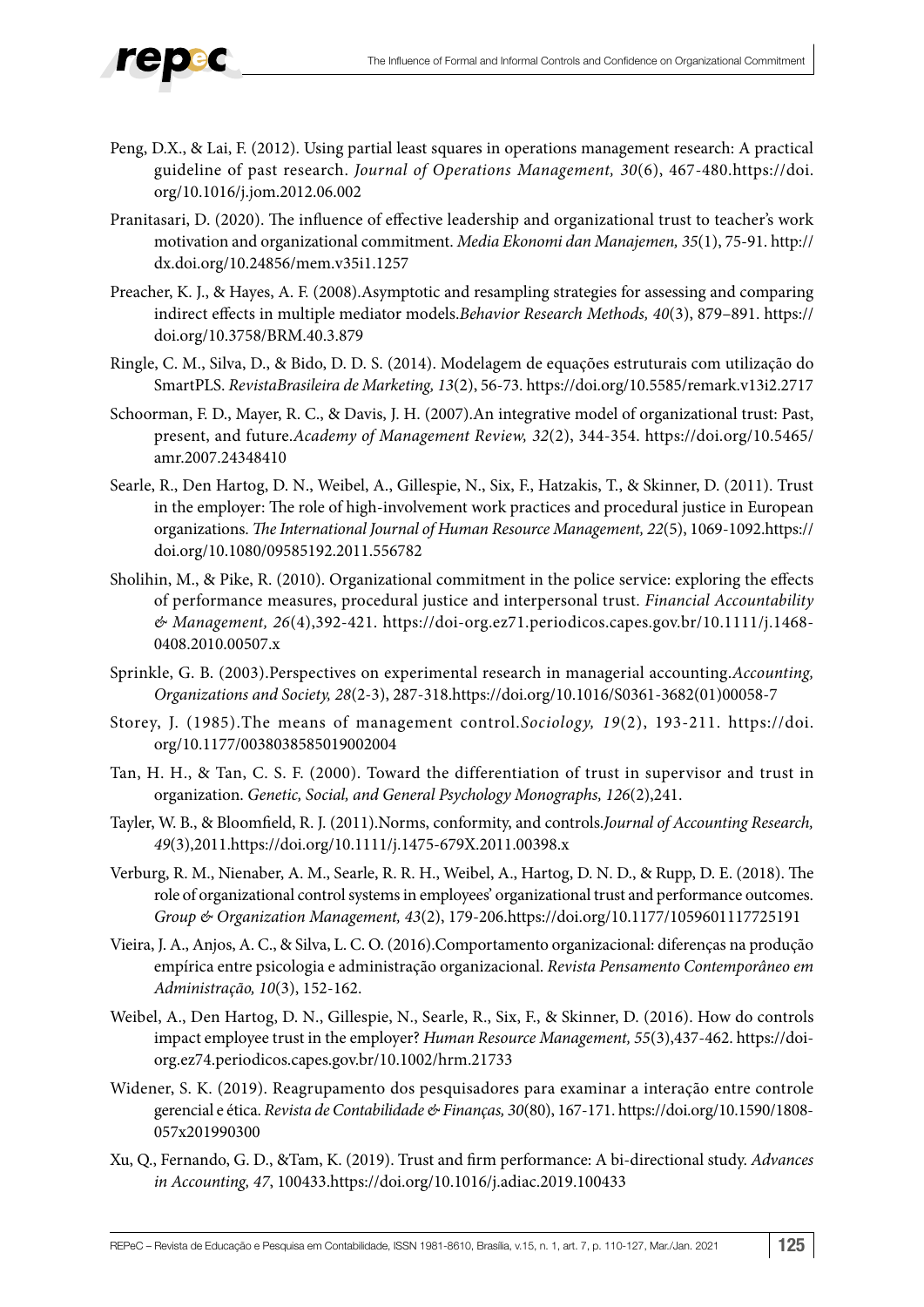

- Yandra, F. P. (2017).The role of trust as an informal mechanism in the management control system of performance effectiveness.*The Indonesian Accounting Review, 7*(1) 45-60.[http://dx.doi.org/10.14414/](http://dx.doi.org/10.14414/tiar.v7i1.1218) [tiar.v7i1.1218](http://dx.doi.org/10.14414/tiar.v7i1.1218)
- Yao, T., Qiu, Q, & Wei, Y. (2019). Retaining hotel employees as internal customers: Effect of organizational commitment on attitudinal and behavioral loyalty of employees. *[International Journal of Hospitality](https://www.sciencedirect.com/science/journal/02784319) [Management,](https://www.sciencedirect.com/science/journal/02784319) 76*(A),1-8.<https://doi.org/10.1016/j.ijhm.2018.03.018>
- Zhang, A. Y., Tsui, A. S., Song, L. J., Li, C., & Jia, L. (2008). How do I trust thee? The employee‐organization relationship, supervisory support, and middle manager trust in the organization. *Human Resource Management, 47*(1), 111-132[.https://doi.org/10.1002/hrm.20200](https://doi.org/10.1002/hrm.20200)

## **Appendix A – Research Instrument**

**1. Formal Controls** (Goebel & Weißenberger, 2017, p. 212)

### **Outcome Controls**

Please indicate the extent to which the following statements apply to the establishment and assessment of your company's personnel performance goals.

Scale from 1 (Totally disagree) to 5 (Totally agree).

- 1. Specific performance goals are established for employees.
- 2. The achievement of employees' performance goals is controlled by their respective superiors.
- 3. Potential deviations from performance goals should be explained by the employees' supervisors.
- 4. The employees receive feedback from their supervisors regarding the extent to which they achieved their goals.
- 5. The components of variable remuneration are linked to the assigned performance goals.

### **Action Controls**

Please indicate the extent to which the following statements apply to your company's policies and procedures manual.

Scale from 1 (Does not apply at all) to 5 (Applies completely).

- 6. Supervisors monitor the measures necessary for your employees to achieve performance goals.
- 7. Supervisors assess how the employees perform an assigned task.
- 8. Supervisors establish the work steps for routine tasks.

9. Supervisors provide information to employees regarding the most important tasks related to the achievement of performance goals.

10. Policies and procedures manuals establish the fundamental course of the processes.

### **2. Informal Controls** (Goebel & Weißenberger, 2017, p. 212)

### **Personal Controls**

Please indicate the extent to which the following statements apply to specific controls of selection and hiring of employees in your company.

Scale from 1 (Totally disagree) to 5 (Totally agree).

- 11. Our employees are carefully selected if they fit our organization's values and standards.
- 12. Much effort has been made to establish the most appropriate recruitment process for our organization.
- 13. Emphasis is placed on hiring the most suitable candidates for a specific job position.
- 14. Training and development activities for employees are considered very important.
- 15. Our employees are given numerous opportunities to expand their range of skills.